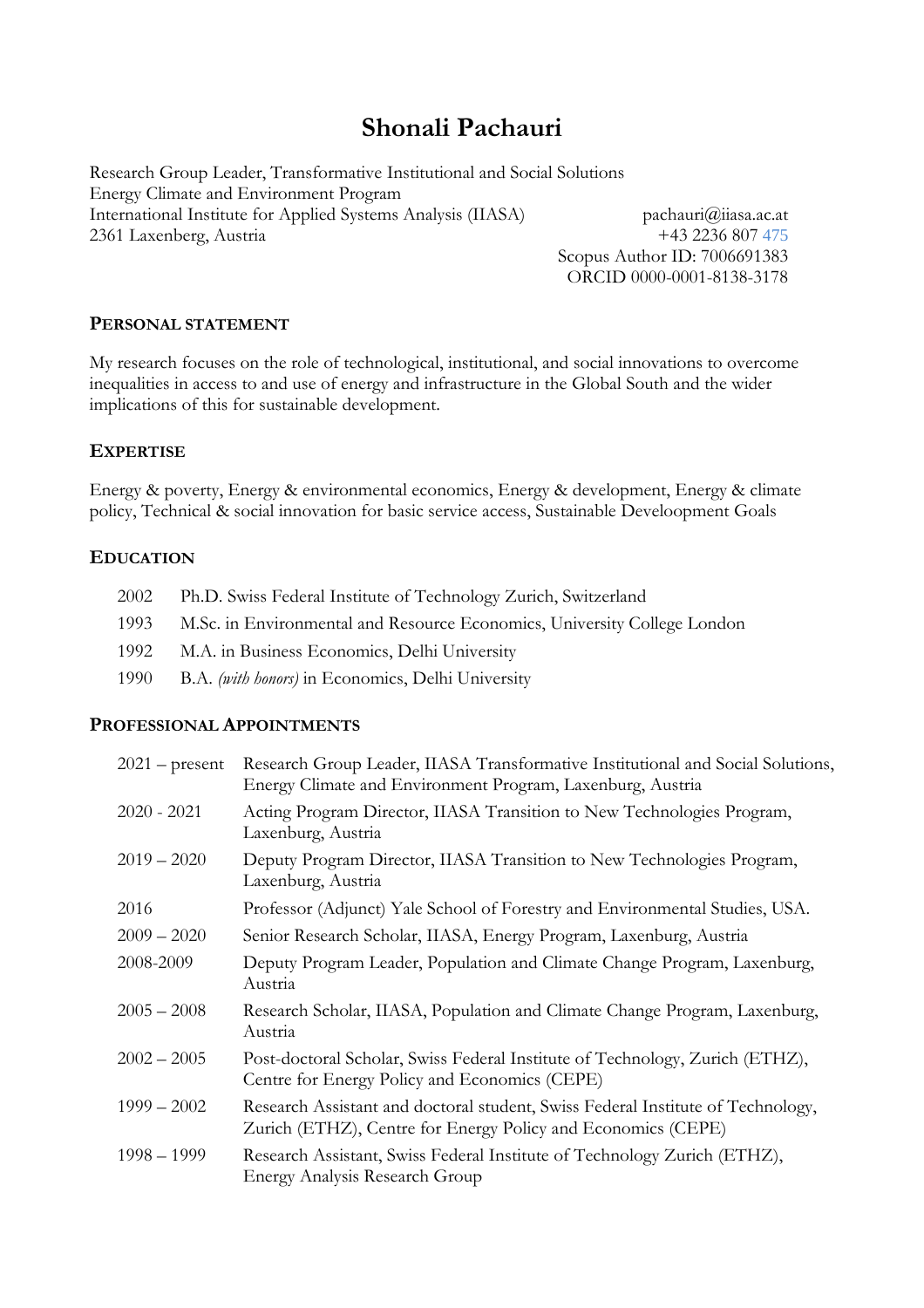| 1998          | Visiting Researcher, Kyoto University, Graduate School of Energy Studies                                                    |
|---------------|-----------------------------------------------------------------------------------------------------------------------------|
| $1996 - 1997$ | Graduate Research Assistant, Department of Agricultural and Resource<br>Economics, University of Maryland College Park, USA |
| $1993 - 1996$ | Consultant, Ecotech Services India (Private Limited), New Delhi                                                             |
| 1993          | Summer Research Intern, Stockholm Environment Institute, Stockholm                                                          |
| 1991          | Summer Research Intern, Indian Council for Research on International<br>Economic Relations (ICRIER), New Delhi              |

# **PUBLICATIONS**

#### **Refereed Journal Articles**

- 2021 Poblete Cazenave, M. & **Pachauri, S.** (2021). A model of energy poverty and access: Estimating household electricity demand and appliance ownership. *Energy Economics* 98, e105266. 10.1016/j.eneco.2021.105266.
- 2021 Boza-Kiss, B., **Pachauri, S.**, & Zimm, C. (2021). Deprivations and Inequities in Cities Viewed Through a Pandemic Lens. *Frontiers in Sustainable Cities* 3, e645914. 10.3389/frsc.2021.645914.
- 2021 Lamb, W.F., Wiedmann, T., Pongratz, J., Andrew, R., Crippa, M., Olivier, J.G.J., Wiedenhofer, D., Mattioli, G., et al. (2021). A review of trends and drivers of greenhouse gas emissions by sector from 1990 to 2018. *Environmental Research Letters* 10.1088/1748- 9326/abee4e. (In Press)
- 2020 Dagnachew AG, Poblete-Cazenave M, **Pachauri S**, Hof AF, van Ruijven B, & van Vuuren DP (2020). Integrating energy access, efficiency and renewable energy policies in Sub-Saharan Africa: a model-based analysis. *Environmental Research Letters* DOI:10.1088/1748-9326/abcbb9. (In Press)
- 2020 Hess JJ, Ranadive N, Boyer C, Aleksandrowicz L, Anenberg SC, Aunan K, Belesova K, Bell ML, **Pachauri S**. et al. (2020). Guidelines for Modeling and Reporting Health Effects of Climate Change Mitigation Actions*. Environmental Health Perspectives* 128 (11): e115001. DOI:10.1289/EHP6745.
- 2020 **Pachauri S**, Rao ND. (2020). Advancing energy poverty measurement for SDG7. *Progress in Energy*. DOI: 10.1088/2516-1083/aba890
- 2020 Agrawala S, Amann M, Binimelis de Raga G, Borgford-Parnell N, Brauer M, Clark H, Emberson L, Haines A, **Pachauri S**, et al. (2020). Call for comments: climate and clean air responses to covid-19. *International Journal of Public Health* DOI:10.1007/s00038-020-01394- 3.
- 2020 Selvaraj K, Chan C, Selin N, Kandlikar M, **Pachauri S**, & Harrison R (2020). Cleaning City Skies. *One Earth* 2 (2): 113-116. DOI: 10.1016/j.oneear.2020.01.011.
- 2020 Falchetta G, **Pachauri S**, Byers E, Danylo O, & Parkinson SC. Satellite Observations Reveal Inequalities in the Progress and Effectiveness of Recent Electrification in Sub-Saharan Africa. *One Earth* DOI: 10.1016/j.oneear.2020.03.007. (In Press)
- 2020 O'Neill BC, Jiang L, KC S, Fuchs R, **Pachauri S**, Laidllaw E, Zhang T, Zhou W, et al. The effect of education on determinants of climate change risks. *Nature Sustainability* DOI:10.1038/s41893-020-0512-y.
- 2020 Kar A, **Pachauri S**, Bailis R, & Zerriffi H (2020). Capital cost subsidies through India's Ujjwala cooking gas programme promote rapid adoption of liquefied petroleum gas but not regular use. *Nature Energy* DOI:10.1038/s41560-019-0536-6. (In Press)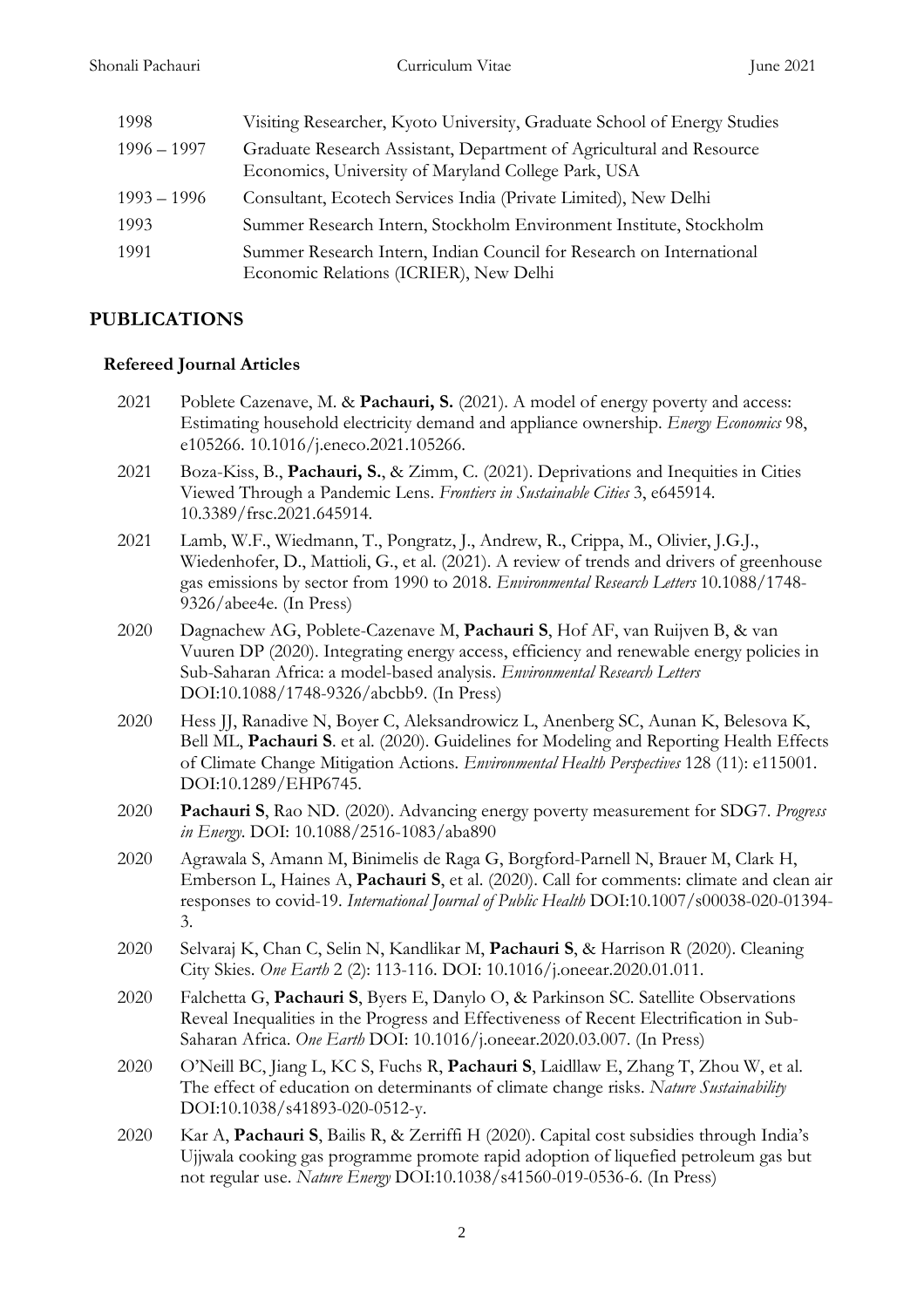- 2019 Falchetta G, **Pachauri S**, Parkinson S, & Byers E. A high-resolution gridded dataset to assess electrification in sub-Saharan Africa. *Scientific Data* 6 (1): art. 110. DOI:10.1038/s41597-019-0122-6.
- 2019 Kar A., **Pachauri S**., Bailis R., Zerriffi H. Using sales data to assess cooking gas adoption and the impact of India's Ujjwala program in rural Karnataka. *Nature Energy* 4 (9): 806-814. DOI:10.1038/s41560-019-0429-8.
- 2019 **Pachauri, S**. Varying impacts of China's coal ban. *Nature Energy* 4: 356-357.
- 2019 Mastrucci, A., Byers, E., **Pachauri, S**. & Rao, N. Improving the SDG energy poverty targets: residential cooling needs in the Global South. *Energy and Buildings* 186: 405-415. DOI:10.1016/j.enbuild.2019.01.015.
- 2018 Poblete-Cazenave M, **Pachauri S.** 2018. A Structural Model of Cooking Fuel Choices in Developing Countries, *Energy Economics*, https://doi.org/10.1016/j.eneco.2018.09.003.
- 2018 **Pachauri S**, Rao ND, Cameron C. Outlook for modern cooking energy access in Central America. *Plos One* https://doi.org/10.1371/journal.pone.0197974.
- 2018 Pelz S, **Pachauri S**, & Groh S. A critical review of modern approaches for multidimensional energy poverty measurement. *Wiley Interdisciplinary Reviews: Energy and Environment*: 7 (6): e304. DOI:10.1002/wene.304.
- 2018 Byers E, Gidden M, Leclere D, Burek P, Ebi KL, Greve P, Grey D, Havlik P, **Pachauri S** et al. Global exposure and vulnerability to multi-sector development and climate change hotspots. *Environmental Research Letters* 13: e055012. DOI:10.1088/1748-9326/aabf45
- 2018 Riva F, Ahlborg H, Hartvigsson E, **Pachauri S**, & Colombo E. Electricity access and rural development: Review of complex socio-economic dynamics and casual diagrams for more appropriate energy modelling. *Energy for Sustainable Development* 43: 203-223. DOI:10.1016/j.esd.2018.02.003.
- 2018 McCollum DL, Gomez Echeverri L, Busch S, **Pachauri S**, Parkinson S, Rogelj J, Krey V, Minx JC, et al. Connecting the sustainable development goals by their energy interlinkages. *Environmental Research Letters* 13 (3): 033006. DOI:10.1088/1748-9326/aaafe3.
- 2017 Singh D, **Pachauri S**, & Zerriffi H. Environmental payoffs of LPG cooking in India. *Environmental Research Letters* 12 (11): e115003. DOI:10.1088/1748-9326/aa909d.
- 2017 Ahmad S, **Pachauri S**, & Creutzig F. Synergies and trade-offs between energy-efficient urbanization and health. *Environmental Research Letters* 12 (11): 1-17. DOI:10.1088/1748- 9326/aa9281.
- 2017 Guo F, **Pachauri S**, Cofala J, (2017). Cost-effective subsidy incentives for room air conditioners in China: An analysis based on a McFadden-type discrete choice model, *Energy Policy*, 110: 375-385, DOI:10.1016/j.enpol.2017.08.039.
- 2017 Guo F, **Pachauri S** (2017). China's Green Lights Program: A review and assessment, *Energy Policy* 110: 31-3. DOI:10.1016/j.enpol.2017.08.002.
- 2017 Narula K, Sudhakara Reddy B, **Pachauri S**, & Mahendra Dev S (2017). Sustainable energy security for India: An assessment of the energy supply sub-system. *Energy Polic*y 103: 127- 144. DOI:10.1016/j.enpol.2017.01.001.
- 2017 Rao N & **Pachauri S** (2017). Energy access and living standards: some observations on recent trends. *Environmental Research Letters* 12 (2): e025011. DOI:10.1088/1748- 9326/aa5b0d.
- 2017 Fricko O, Havlik P, Rogelj J, Klimont Z, Gusti M, Johnson N, Kolp P, Strubegger M, **Pachauri S**, et al. (2017). The marker quantification of the Shared Socioeconomic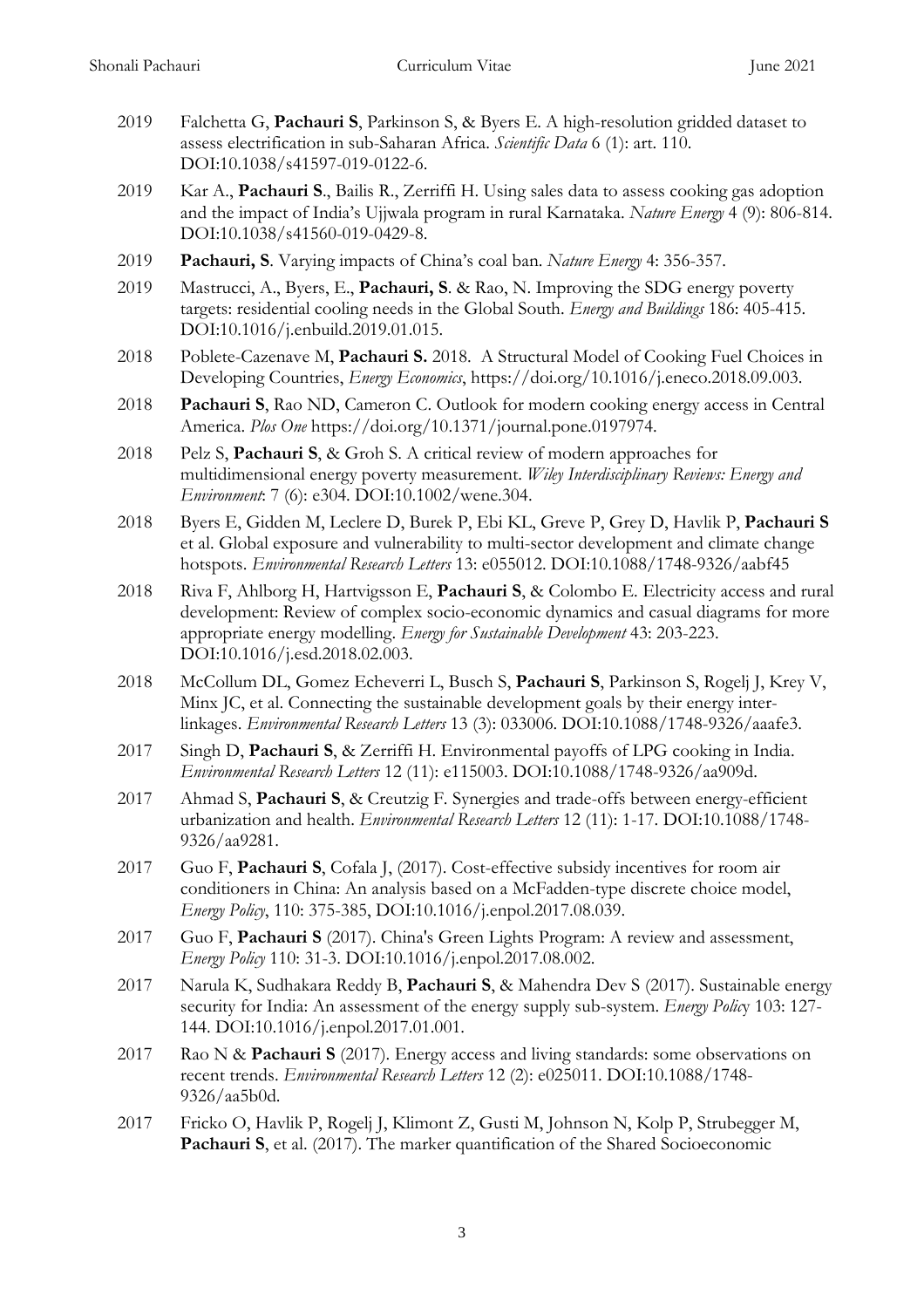Pathway 2: A middle-of-the-road scenario for the 21st century. *Global Environmental Change* 42: 251-267. DOI:10.1016/j.gloenvcha.2016.06.004.

- 2017 Narula K, Sudhakara Reddy B, & **Pachauri S** (2017). Sustainable Energy Security for India: An assessment of energy demand sub-system. *Applied Energy* 186: 126-139. DOI:10.1016/j.apenergy.2016.02.142.
- 2016 Pahle, M., **Pachauri, S.**, Steinbacher, K. Can the Green Economy deliver it all? Experiences of renewable energy policies with socio-economic objectives. *Applied Energy*, 179, October 2016, 1331-1341. doi: 10.1016/j.apenergy.2016.06.073.
- 2016 Lam, L.N., **Pachauri, S.**, Purohit, P., Nagai, Y., Bates, M.N., Cameron, C., Smith, K.R. Kerosene Subsidies for Household Lighting in India: What are the Impacts? *Environmental Research Letters*, 11 (2016) 044014. doi:10.1088/1748-9326/11/4/044014.
- 2016 Cameron, C., **Pachauri, S.**, Rao, N.D., McCollum, D., Rogelj, J., Riahi ,K. Policy tradeoffs between climate mitigation and clean cook stove access in South Asia. *Nature Energy,* 1:15010 [January 2016] (Published online 11 January 2016).
- 2016 Groh, S., **Pachauri, S**., Rao, N.D. What are we measuring? An empirical analysis of household electricity access metrics in rural Bangladesh. *Energy for Sustainable Development,* 30:21-31 [February 2016] (Published online 28 November 2015)*.*
- 2015 Rao, N.D., Sauer, P., **Pachauri, S.** Explaining Income Inequality Trends in Countries: An Integrated Approach. *Journal of Income Inequality,* (in review).
- 2015 Zeyringer, M., **Pachauri, S**., Schmid, E., Schmidt, J., Worrell, E., Morawetz, U.B. Analyzing grid extension and stand-alone photovoltaic systems for the cost- effective electrification of Kenya. *Energy for Sustainable Development,* 25:75-86*.*
- 2014 **Pachauri, S.** Household electricity access a trivial contributor to CO2 emissions growth in India. *Nature Climate Change*, 4(12), 1073–1076.
- 2014 Rogelj, J., Rao, S., McCollum, D.L., **Pachauri, S.**, Klimont, Z., Krey, V., Riahi, K. Airpollution emission ranges consistent with the representative concentration pathways. *Nature Climate Change*, 4(6), 446-450.
- 2014 **Pachauri, S.** Book review: Energy Access, Poverty, and Development: The Governance of Small-scale Renewable Energy in Developing Asia, by Benjamin K. Sovacool, Ira Martina Drupady (2012). *Energy*, 68, 1007-1008.
- 2014 Mainali, B., **Pachauri, S.**, Rao, N.D., Silveira, S. Assessing rural energy sustainability in developing countries. *Energy for Sustainable Development,* 19, 15-28.
- 2014 van Ruijven, B.J., Levy, M.A., Biermann, F., **Pachauri, S.** Enhancing the relevance of Shared Socioeconomic Pathways for climate change impacts, adaptation and vulnerability research. *Climatic Change*, 122(3), 481-494.
- 2014 Kimemia, D., Vermaak, C., **Pachauri, S.**, Rhodes, B. Burns, scalds and poisonings from household energy use in South Africa: Are the energy poor at greater risk? *Energy for Sustainable Development*, 18, 1-8.
- 2013 Calvin, K., **Pachauri, S**., De Cian, E., Mouratiadou, I. The effect of African growth on future global energy, emissions, and regional development. *Climatic Change*, Published online 7 November 2013, doi:10.1007/s10584-013-0964-4.
- 2013 Rao, S., **Pachauri, S.**, Dentener, F., Kinney, P., Riahi, K., Schoepp, W. Better air for better health: Forging synergies in policies for energy access, climate change and air pollution. *Global Environmental Change*, 23(5), 1122-1130.
- 2013 **Pachauri, S.**, Rao, N.D. (2013) Gender impacts and determinants of energy poverty: are we asking the right questions. *Current opinion in Environmental Sustainability*, 5(2), 205-215.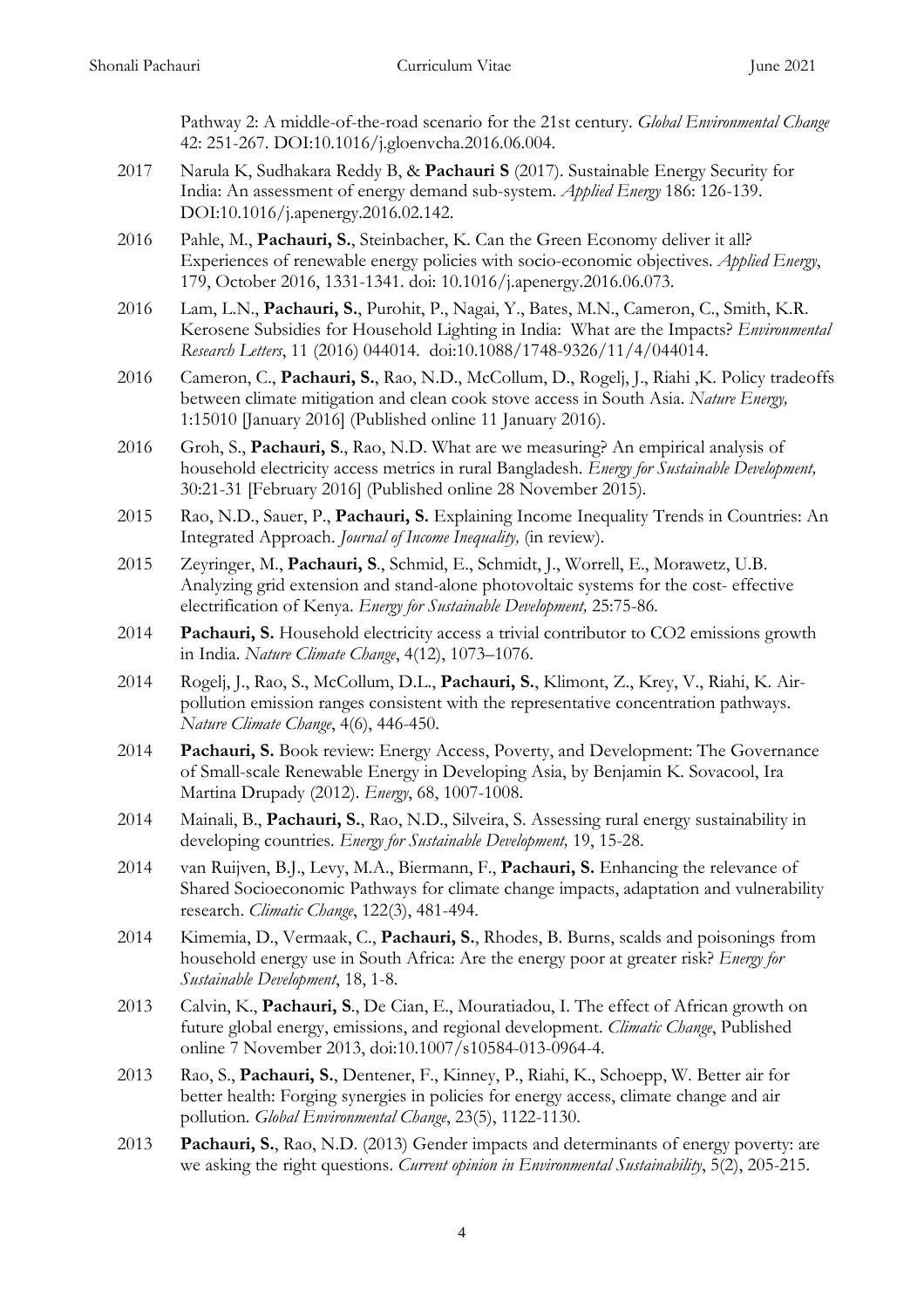- 2013 **Pachauri, S.**, van Ruijven, B.J., Nagai, Y., Riahi, K., van Vuuren, D.P., Brew-Hammond, A., Nakicenovic, N. Pathways to achieve universal household access to modern energy by 2030. *Environmental Research Letters*, 8(2), 024015.
- 2012 O'Neill, B.C., Liddle, B., Liang, L., Smith, K.R., **Pachauri, S.**, Dalton, M., Fuchs, R. Demographic change and carbon dioxide emissions. *The Lancet*, 380(9837), 157-164.
- 2012 Krey, V., O'Neill, B.C., van Ruijven, B., Chaturvedi, V., Daioglou, V., Eom, J., Jiang, L., **Pachauri, S.**, Ren, X. Urban and rural energy use and carbon dioxide emissions in Asia. *Energy Economics*, 34(Suppl.3), S272-S283.
- 2012 van Vliet, O., Krey, V., McCollum, D., **Pachauri, S.**, Nagai, Y., Rao, S., Riahi, K. Synergies in the Asian energy system: Climate change, energy security, energy access and air pollution. *Energy Economics*, 34(Suppl.3), S470-S480.
- 2012 Rao, S., Chirkov, V., Dentener, F., Van Dingenen, R., **Pachauri, S.**, Purohit, P., Amann, M., Heyes, C., Kinney, P., Kolp, P., Klimont, Z., Riahi, K., Schoepp, W. Environmental modeling and methods for estimation of the global health impacts of air pollution. *Environmental Modeling and Assessment*, 17(6), 613-622.
- 2012 Mainali, B., **Pachauri, S.**, Nagai, Y. Analyzing cooking fuel and stove choices in China till 2030. *Journal of Renewable Sustainable Energy* 4, 031805.
- 2012 Narula, K., Nagai, Y., **Pachauri, S**. The role of Decentralized Distributed Generation in achieving universal rural electrification in South Asia by 2030. *Energy Policy*, 47, 345-357
- 2012 **Pachauri, S.**, Urge-Vorsatz, D., LaBelle, M. Synergies between energy efficiency and energy access policies and strategies. *Global Policy*, 3(2), 187-197.
- 2012 Bazilian, M., Nussbaumer, P., Rogner, H-H., Brew-Hammond, A., Foster, V., **Pachauri, S.**, Williams, E., Howells, M., Niyongabo, P., Musaba, L., O'Gallachoir, B., Radka, M., Kammen, D.M. Energy access scenarios to 2030 for the power sector in sub-Saharan Africa, *Utilities Policy*, 20, 1-16.
- 2011 Foell, W., **Pachauri, S.**, Spreng, D., Zerriffi, H. Household cooking fuels and technologies in developing economies. *Energy Policy*, 39(12), 7487-7498.
- 2011 **Pachauri, S.** Reaching an international consensus on defining modern energy access. *Current Opinion in Environmental Sustainability*, 3(4), 235-240.
- 2011 **Pachauri, S.**, Spreng, D. Measuring and monitoring energy poverty. *Energy Policy*, 39(12), 7497-7504.
- 2010 O'Neill, B.C., Dalton, M., Fuchs, R., Jiang, L., **Pachauri, S.**, Zigova, K. Global demographic trends and future carbon emissions, *Proceedings of the National Academy of Sciences* of the USA (PNAS), 107(41), 17521-17526.
- 2010 Doll, C., **Pachauri, S.** Estimating Rural Populations without Access to Electricity in Developing Countries through Nighttime Light Satellite Imagery, *Energy Policy,* 38(10), 5661-5670.
- 2010 Ekholm, T.H., Krey, V., **Pachauri, S.**, Riahi, K. Determinants of household energy consumption in India, *Energy Policy,* 38(10), 5696-5707.
- 2009 Gruebler, A., **Pachauri, S.** Problems with burden-sharing proposal among one billion high emitters. *Proceedings of the National Academy of Sciences* of the USA (PNAS), 106(43), E122-E123.
- 2008 **Pachauri, S.**, Jiang, L. The Household Energy Transition in India and China. *Energy Policy* 36(11), 4022– 4035.
- 2007 Farsi, M., Filippini, M., **Pachauri, S.** Fuel Choices in Urban Indian Households, *Environment and Development Economics*, 12(6), 757-774.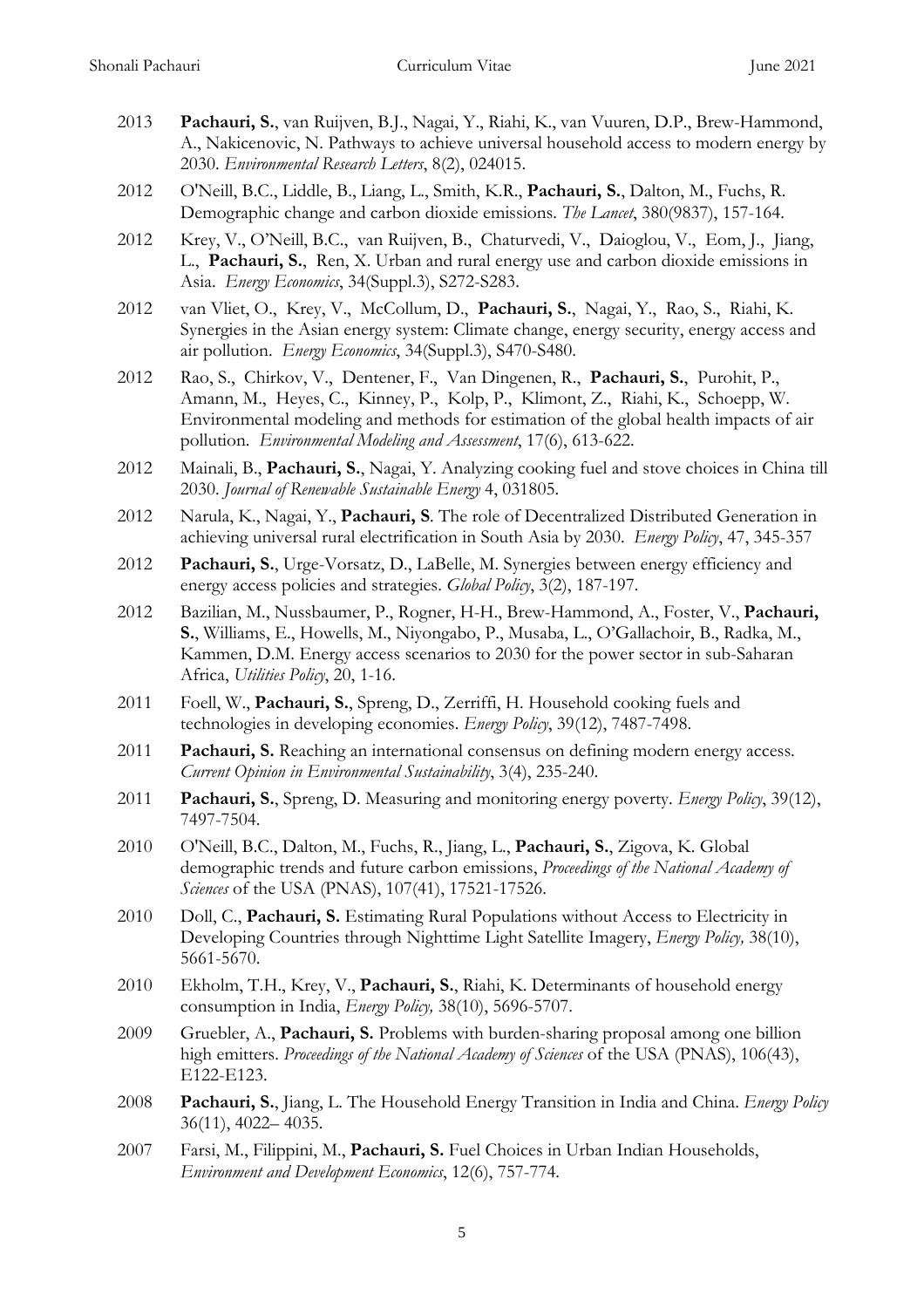- 2006 Lenzen, M., Wier, M., Cohen, C., Hayami, H., **Pachauri, S.**, Schaeffer, R. A comparative multivariate analysis of energy requirements of households in Australia, Brazil, Denmark, India and Japan, *Energy*, 31(2-3), 181-207.
- 2004 **Pachauri, S.**, Mueller, A., Kemmler, A. Spreng, D. On measuring energy poverty in Indian households, *World Development*, 32(12), 2083-2104.
- 2004 **Pachauri, S.** An analysis of cross-sectional variations in total household energy requirements in India using micro survey data, *Energy Policy*, 32(15), 1723-1735.
- 2004 Filippini, M., **Pachauri, S.** Elasticities of electricity demand in urban Indian households, *Energy Policy*, 32(3), 429-436.
- 2004 **Pachauri, S.**, Spreng, D. Energy use and energy access in relation to poverty, *Economic and Political Weekly*, XXXIX(3), 271-278.
- 2002 **Pachauri, S.**, Spreng, D. Direct and indirect energy requirements of households in India, *Energy Policy*, 30(6), 511-523.

#### **Edited Volumes (including Special Issues)**

- 2011 Foell, W., **Pachauri, S.**, Spreng, D., Zerriffi, H. Foreword to a *Special Issue: Clean Cooking Fuels and Technologies in Developing Economies. Energy Policy*, 39(12), 7485-7486.
- 2011 **Pachauri, S.**, Cherp, A. Editorial Overview to a *Special Issue Energy security and energy access: Distinct and interconnected challenges. Current Opinion in Environmental Sustainability*, 3(4), 199- 201.

#### **Books**

2007 **Pachauri, S.** *An Energy Analysis of Household Consumption: Changing Patterns of Direct and Indirect Use in India*. Berlin, Heidelberg, New York: Springer.

# **Book Chapters**

- 2019 Kar, A., Singh, D., **Pachauri, S**., Bailis, R. & Zerriffi, H.Ujjwala at 6 crores: Impact on Cooking Energy Transition and Climate Change. In: The Ujjwala Saga - Unending Happiness & Health. pp. 16-21 Ministry of Petroleum and Natural Gas, Government of India.
- 2018 **Pachauri S**. Chapter 5. Introduction to Part II: Integrative Frameworks and Participatory Governance for Effective Water-Energy-Food Systems Management. In: *Systems Analysis Approach for Complex Global Challenges*. Eds. Mensah, P., Katerere, D., Hachigonta, S. & Roodt, A., pp. 91-92 Heidelberg: Springer. ISBN 978-3-319-71485-110.1007/978-3-319- 71486-8\_5.
- 2012 **Pachauri, S**. Demography, urbanisation and energy demand. In Toth, F.L. (ed) *Energy for Development: Resources, Technologies, Environment*. Springer Verlag, Dordrecht, Netherlands, pp. 81-94.
- 2012 **Pachauri, S.**, Spreng D. Towards an integrative frame-work for energy transitions of households in developing countries. In Flüeler, T., Goldblatt, D., Minsch, J., Spreng, D. (ed) *Meeting Global Energy Challenges: Contributions from the Social Sciences*. Springer: Berlin, Heidelberg, New York, pp. 73-96.
- 2012 Riahi, K., Dentener, F., Gielen, D., Grubler, A., Jewell, J., Klimont, Z., Krey, V., McCollum, D.L., **Pachauri, S.**, Rao, S., van Ruijven, B., van Vuuren, D.P., Wilson, C.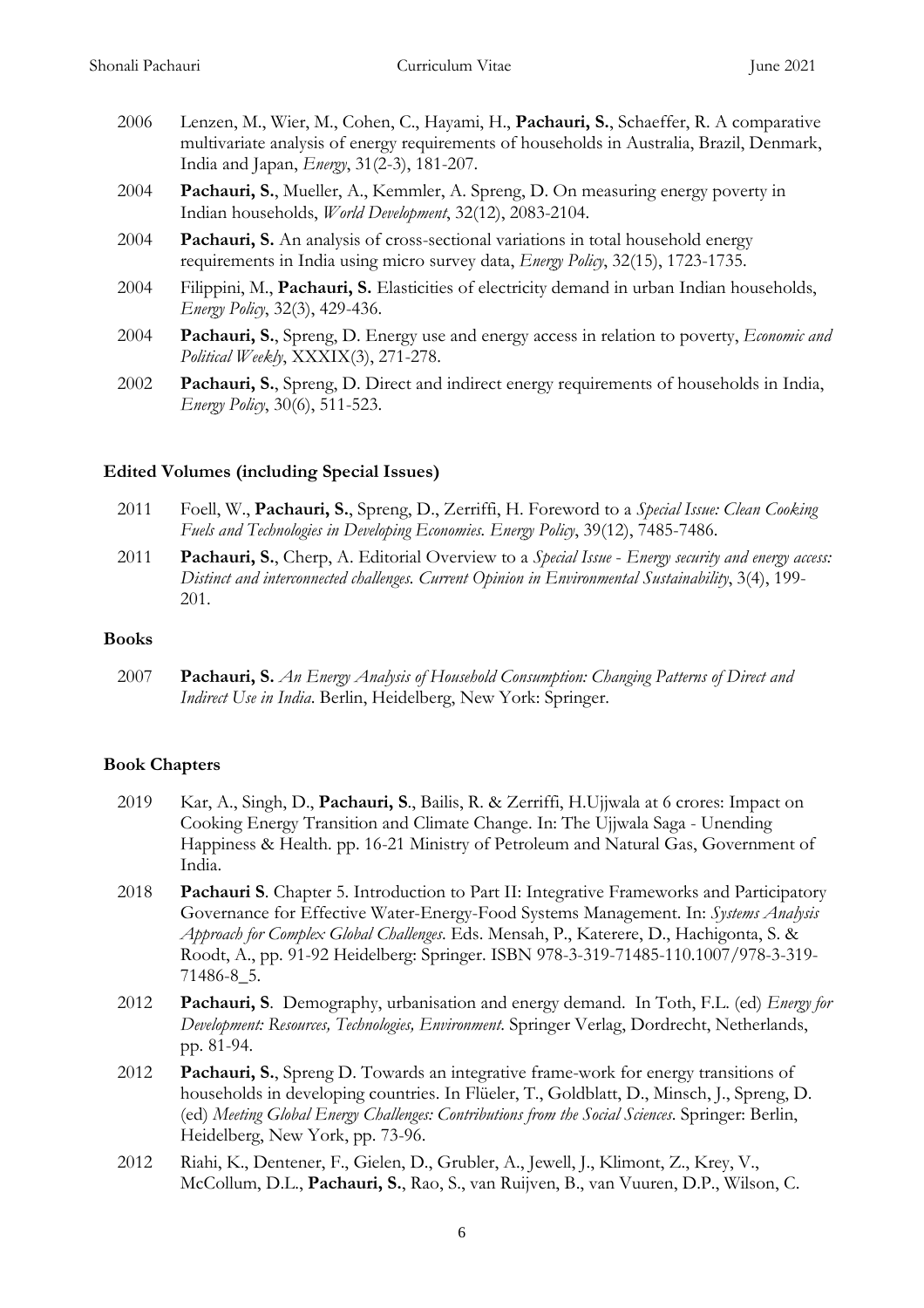Chapter 17: Energy pathways for sustainable development. In *Global Energy Assessment: Toward a Sustainable Future*. Cambridge University Press: Cambridge, UK and New York, NY, USA and International Institute for Applied Systems Analysis (IIASA): Laxenburg, Austria, pp 1203-1306.

- 2012 Grubler, A., Johansson, T.B., Muncada, L., Nakicenovic, N., **Pachauri, S.**, Riahi, K., Rogner, H-H., Strupeit, L. Chapter 1: Energy primer. In *Global Energy Assessment: Toward a Sustainable Future*. Cambridge University Press: Cambridge, UK and New York, NY, USA and International Institute for Applied Systems Analysis (IIASA): Laxenburg, Austria, pp 99-150.
- 2012 **Pachauri, S.**, Brew-Hammond, A., Barnes, D.F., Bouille, D.H., Gitonga, S., Modi, V., Prasad, G., Rath, A., Zerrifi, H. Chapter 19: Energy access for development. In *Global Energy Assessment: Toward a Sustainable Future*. Cambridge University Press: Cambridge, UK and New York, NY, USA and International Institute for Applied Systems Analysis (IIASA): Laxenburg, Austria, pp 1401-1458.
- 2011 **Pachauri, S**. The energy poverty dimension of energy security. In Sovacool, B.K. (ed) *The Routledge Handbook of Energy Security.* Routledge, London, UK, pp.191-204.
- 2009 Spreng, D., **Pachauri, S**. Energieverbrauchsentwicklung in Indien unter besonderer Berücksichtigung der nicht-kommerziellen Energie. In von Rohr, P.R., Walde, P., Batlogg, B. (ed) *Energie*, vdf Hochschulverlag AG an der ETH Zurich, Switzerland pp.75-86.

# **Policy Reports**

- 2021 SDG7 Technical Advisory Group, (2021). *Leveraging Energy Action for Advancing the Sustainable Development Goals*: Policy Briefs in Support of the High-Level Political Forum. United Nations Department of Economic and Social Affairs (UN DESA), New York, USA.
- 2021 Zakeri, B. , Paulavets, K., Barreto-Gomez, L., Gomez Echeverri, L., **Pachauri, S**. , Rogelj, J. , Creutzig, F., Urge-Vorsatz, D., et al. (2021). *Transformations within reach: Pathways to a sustainable and resilient world - Rethinking energy solutions*. IIASA Report. IIASA-ISC
- 2020 Gomez Echeverri L, Zakeri B, Alexander S, Barreto-Gomez L, Bazilian M, Boza-Kiss B, Creutzig F, Fritz S, et al. (2020). Report on Second Consultative Science Platform. *Bouncing Forward Sustainably: Pathways to a post-COVID World. Sustainable Energy*. IIASA-ISC
- 2020 TWI2050 The World in 2050 (2020). *Innovations for Sustainability. Pathways to an efficient and post-pandemic future*. Report prepared by The World in 2050 initiative. International Institute for Applied Systems Analysis (IIASA)
- 2020 Zakeri B, Barreto-Gomez L, Boza-Kiss B, Gomez Echeverri L, Fritz S, Gielen D, Ghoneim R, **Pachauri S**, et al. (2020). *Bouncing Forward Sustainably: Pathways to a post-COVID world. Sustainable Energy*. IIASA-ISC
- 2019 Clancy, J., Barnett, A., Cecelski, E., **Pachauri, S**., Dutta, S., Oparaocha, S. & Kooijman, A. (2019). *Gender in the transition to sustainable energy for all: From evidence to inclusive policies.* ENERGIA the International Network on Gender and Sustainable Energy.
- 2018 TWI2050 *The World in 2050, (2018). Transformations to Achieve the Sustainable Development Goals*. Report prepared by The World in 2050 initiative. IIASA Report. International Institute for Applied Systems Analysis (IIASA). Laxenburg, Austria
- 2017 Dobrotkova Z, Dorner D, Daly D, Gielen D, Saygin D, Winkler S, Neil S, Riahi K, **Pachauri S**, et al. (2017). Future Prospects. In: *Global Tracking Framework 2017: Progress Towards Sustainable Energy*. pp. 93-102 Washington DC: World Bank. ISBN 978-1-4648- 1084-8 DOI:10.1596/978-1-4648-1084-8.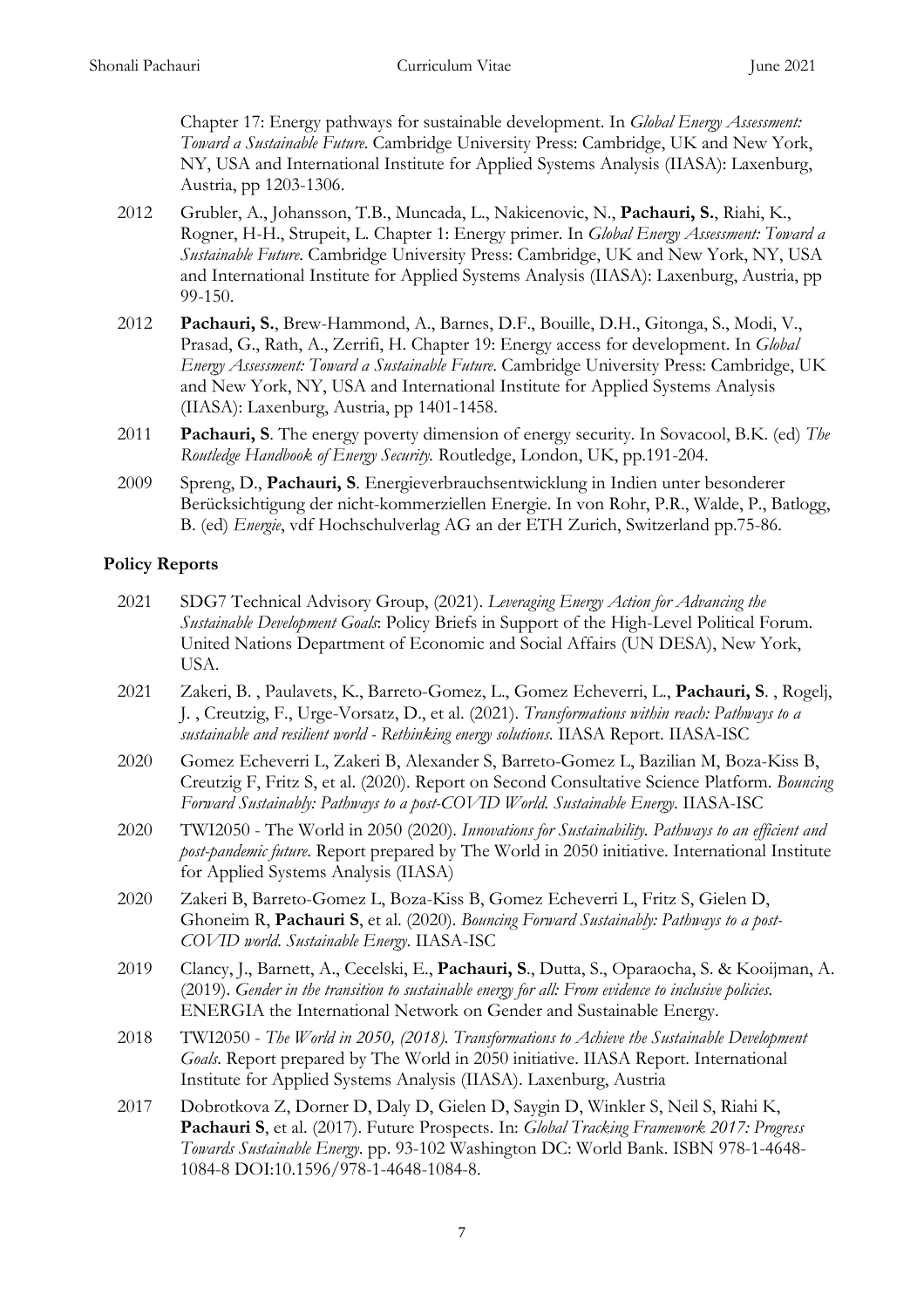- 2014 Watson, R., Nakicenovic, N., Rosenthal, E., Goldenberg, J., Amann, M., **Pachauri, S.** et al. *Tackling the Challenge of Climate Change: A Near-term Actionable Mitigation Agenda*. Alliance of Small Island States (AOSIS).
- 2014 Jurisoo, M., **Pachauri, S.**, Johnson, O., Lambe, F. *Can low-carbon options change conditions for expanding energy access in Africa?* SEI Discussion Brief, Stockholm Environment Institute, Stockholm, Sweden.
- 2013 **Pachauri, S.**, Scott, A., Scott, A., Shepherd, A. *Energy Policy Guide - Energy for All: Harnessing the Power of Energy Access for Chronic Poverty Reduction*. Chronic Poverty Advisory Network (CPAN), London, UK.
- 2012 **Pachauri, S**., Rao, N.D., Nagai, Y., Riahi, K. *Access to Modern Energy: Assessment and Outlook for Developing and Emerging Regions*. IIASA, Laxenburg, Austria.
- 2012 Nilsson, M., Heaps, C., Persson, A., Carson, M., **Pachauri, S**., Kok, M., Olsson, M., Rehman, I., Schaeffer, R., Wood, D., van Vuuren, D., Riahi, K., Americano, B., Mulugetta, Y. Energy for a Shared Development Agenda: Global Scenarios and Governance Implications. Stockholm Environment Institute (SEI), Stockholm, Sweden.

#### **Other Publications**

- 2020 Poblete-Cazenave, M., & **Pachauri, S**. (2020) A simulation-based estimation model of household electricity demand and appliance ownership. Munich Personal RePEc Archive (MPRA) Paper No. 103403, https://mpra.ub.uni-muenchen.de/103403/
- 2020 Sauer, P., Rao, N.D. & **Pachauri, S**. (2020) Explaining income inequality trends: An integrated approach. WIDER Working Paper 2020/65. Helsinki: UNU-WIDER.
- 2017 McCollum D, Gomez Echeverri L, Busch S, **Pachauri S**, Parkinson S, Rogelj J, Krey V, Riahi K, et al. (2017). Connecting the Sustainable Development Goals by their energy inter-linkages. IIASA Working Paper. IIASA, Laxenburg, Austria: WP-17-006
- 2015 **Pachauri, S.**, Cameron, C., Rao, N.D., McCollum, D., Rogelj, J., Riahi, K. Ummel, K. Report on the distributional effects of climate policy & the interaction with energy access policies. Deliverable D3.3 for the ADVANCE project funded under the European Union's Seventh Programme FP7/2007-2013 under grant agreement n° 308329 (ADVANCE).
- 2014 Grubler, A., Nakicenovic, N., **Pachauri, S.**, Rogner, H-H., Smith, K.R. Energy Primer. Available at [http://www.energyprimer.org.](http://www.energyprimer.org/) International Institute for Applied Systems Analysis, Laxenburg, Austria.
- 2011 Rao, S., Chirkov, V., Dentener, F., Van Dingenen, R., **Pachauri, S.**, Purohit, P, Amann, M., Heyes, C., Kinney, P., Kolp, P., Klimont, Zbigniew, Riahi, K., Schoepp, W. Estimation of the Global Health Impacts of Air Pollution. IIASA Interim Report IR-11- 035, International Institute for Applied Systems Analysis, Laxenburg, Austria.
- 2011 Bazilian, M., Nussbaumer, P., Rogner, H-H., Brew-Hammond, A., Foster, V., **Pachauri, S.**, Williams, E., Howells, M., Niyongabo, P., Musaba, L., O'Gallanchoir, B., Radka, M., Kammen, D.M. Energy Access Scenarios to 2030 for the Power Sector in Sub-Saharan Africa. Nota di Lavoro 68.2011, Fondazione Eni Enrico Mattei (FEEM), Milan, Italy.
- 2011 O'Neill, B.C., Fuchs, R., Jiang, L., K.C., Samir., **Pachauri, S.** The Effect of Education on Future Energy Demand and Carbon Emissions. Proceedings of the 2011 Population Association of America annual conference.
- 2010 Fuchs R, Pachauri S, Energy Access and Poverty in Brazil, India, Indonesia and Mexico. Proceedings of the 2010 Asian Population Association annual conference.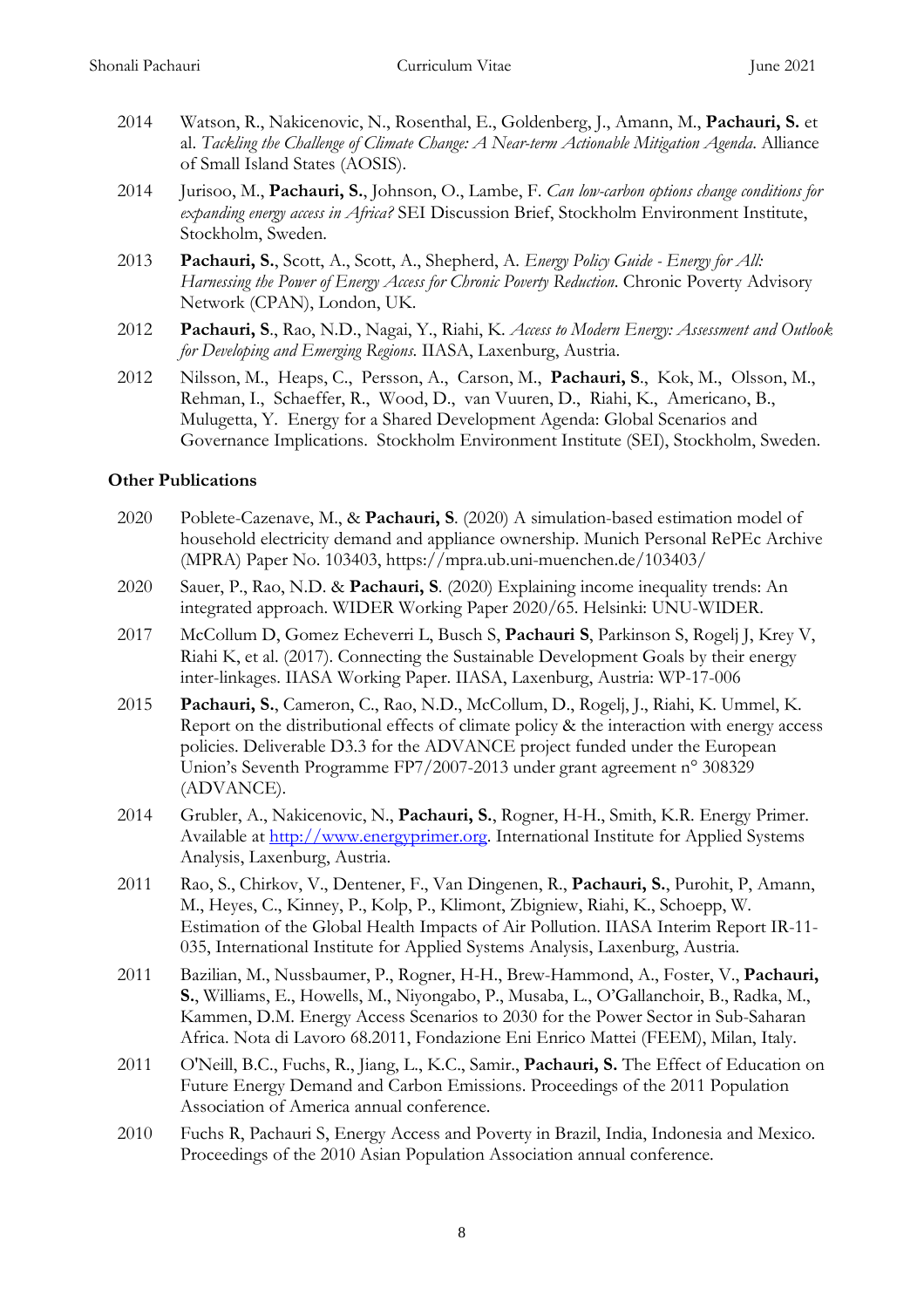- 2009 Zigova, K., Fuchs, R., Jiang, L., O'Neill, B.C., **Pachauri, S.** Household Survey Data Used in Calibrating the Population-Environment-Technology Model. IIASA Interim Report IR-09-046. Laxenburg, Austria: IIASA.
- 2009 Fuchs, R., **Pachauri, S.**, O'Neill, B.C. Production Data for the Population-Environment-Technology (PET) Model. IIASA Interim Report IR-09-025. Laxenburg, Austria: IIASA.
- 2008 **Pachauri, S.**, Jiang, L. The household energy transition in India and China. IIASA Interim Report IR-08-009. Laxenburg, Austria: IIASA.
- 2008 **Pachauri S.**, Mueller A., An Analysis of Electricity Access and Use in Indian Households: A Regional Decomposition of Consumption for 1980-2005. Proceedings of 31st International IAEE Conference 2008, Istanbul, Turkey.
- 2007 Dalton, M., Jiang, L., **Pachauri, S.**, and B.C. O'Neill. Demographic change and future carbon emissions in China and India. Proceedings of the 2007 Population Association of America conference, March 28- March 31, New York.
- 2007 **Pachauri, S.** Energy balancing and an energy analysis of Indian input–output accounts: assessing sectoral energy intensities over two decades. Proceedings of the 2007 Conference on Input-Output Analysis for the Indian and the World Economy, New Delhi, India.
- 2006 **Pachauri S.**, Kemmler A., Boesch M., Deb K. The Adverse Health Implications of Fuelwood Consumption among Indian Householders. Proceedings of 29th International IAEE Conference 2006, Postdam, Germany.
- 2005 Farsi M., **Pachauri, S.** and M. Filippini. Fuel Choices in Urban Indian Households. CEPE Working Paper, ETHZurich.
- 2002 **Pachauri, S.** An Energy Analysis of Household Consumption in India. Doctoral Thesis, ETH Diss. No. 14796. Swiss Federal Institute of Technology Zurich, Zurich.
- 1999 **Pachauri, S.** A First Step to Constructing Energy Consumption Indicators for India. Interim Report of The AGS Indicator Project and CEPE Internal Report, ETH Zurich.
- 1998 **Pachauri, S.** Review of Demand Assessment Studies in India. Inputs to a Consultant report, ETS, New Delhi submitted to the Water Supply and Sanitation Programme of UNDP and the World Bank, July 1998.
- 1997 **Pachauri, S.** Groundwater Policy and Management: A Developing Country Perspective. Term paper submitted to the Department of Agricultural and Resource Economics, The University of Maryland College Park, USA.
- 1996 Arora, H., **Pachauri, S.** Review of Watershed Development in India. Consultant report, ETS, submitted to the Watershed Development Coordination Unit, DANIDA, India.
- 1996 Puroshothaman, S., **Pachauri, S.**, Kumar, A., Lall, P. User Valuation of Renewable Natural Resources - Case Study from Central Rajasthan. Research report submitted to the Ford Foundation.
- 1995 Arora H., **Pachauri, S.** Baseline Study of the Energy and Water Sector," Consultant report, ETS, submitted to the Canadian International Development Agency, India.
- 1995 Kumar, A., Lall, P., Arora, H., **Pachauri, S.** Policy Analysis and Review of Land and Water Sectors in India. Consultant report, ETS, submitted to the Development Cooperation Section, Royal Netherlands Embassy, India.
- 1994 Lall, P., **Pachauri, S.** Gender and Poverty in Rural Bundelkhand Implications for Access to Resources. Consultant report, ETS, submitted to the Development Cooperation Section, Royal Netherlands Embassy, and the Government of Uttar Pradesh, India.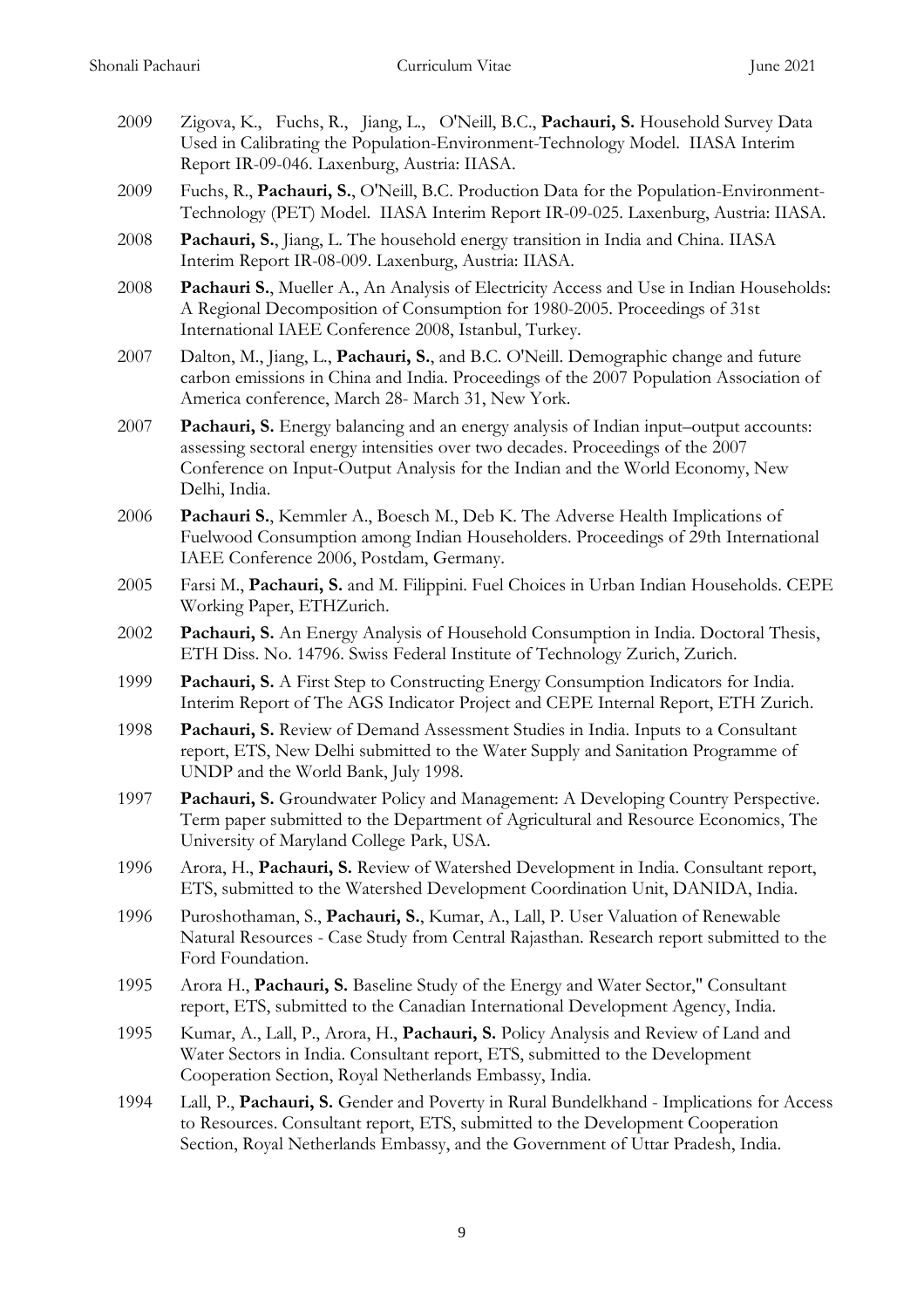- 1994 Lall, P., **Pachauri, S.** Land and Water Markets in Rural Bundelkhand. Consultant report, ETS, submitted to the Development Cooperation Section, Royal Netherlands Embassy, and the Government of Uttar Pradesh, India, May.
- 1994 **Pachauri, S**. Status of Industrial Pollution Control Measures in India. Consultant report, ETS, submitted to the Harvard Institute for International Development.
- 1993 **Pachauri, S**. Natural Resource Accounting and Forest Depreciation in India. M.S. thesis submitted to University College London.
- 1991 **Pachauri, S**. Central Manufacturing Enterprises in India-Expenditure Trends (1980-90). Research report submitted to the Indian Council for Research on International Economic Relations (ICRIER).

# **INVITED TALKS**

- 2021 Panelist at the webinar on The Hidden Side of Energy Access: Understanding Clean Cooking Access organized by ESMAP, HEPA, WHO, CCA on 12 May 2021. Available at [https://www.youtube.com/watch?v=0x1OSgDB\\_TY](https://www.youtube.com/watch?v=0x1OSgDB_TY)
- 2021 Getting to know the new RGLs presentation on the Transformative Institutional and Social Solutions Research Group Leader, IIASA, 12 May 2021
- 2021 Panel presentation on "Equity and Distributional Impacts: Energy & Climate" at the ENERGYA 1st Scientific Workshop, organized by Centro Euro-Mediterraneo sui Cambiamenti Climatici (CMCC) & Università Ca' Foscari Venezia, 04 May 2021
- 2021 Panelist on Roundtable discussion on "Ensuring sustained LPG use: what should be the post-Ujjwala focus?" organized by PRAYAS, Pune on 18 March 2021
- 2021 Presentation on "Low-carbon Development Pathways for Better Health, Equity and Air Quality" at the Energy Decarbonization, Health and Equity Session of the Webinar on Expanding the scope of research in Planetary Health in Europe as part of the ISGlobal Severo Ochoa webinar series, 10 March 2021. Available at <https://www.youtube.com/watch?v=Xl5mQXQ89I8>
- 2021 Presentation on "Policy Imperatives, System Dynamics and Challenges to Household Energy Transition" at 'No Paraffin! Campaign' National Roundtable Discussion Webinar Series organized by by Academy of Science of South Africa (ASSAf) jointly with the Unisa Institute for Social and Health Sciences (ISHS), the South African Medical Research Council (SAMRC), and the North-West University (NWU), 25 February 2021.
- 2021 Panel presentation on Five years of the MTF to measure energy access: Practices, lessons learned, & outlook for cost-efficiently tracking progress towards SDG 7. Organized by the Institute for Advanced Sustainability Studies, Potsdam, Germany, 9 February 2021.
- 2020 Presentation on "Recasting Energy Demand in terms of Wellbeing" at the EDITS workshop organized by RITE and IIASA on 8 December 2020.
- 2020 Discussant at the Scenario Planning Workshop for the Next Phase of ENERGIA's Strategy. ENERGIA Advisory Group Meeting, 19 November 2020
- 2020 Panel presentation on "Transition to Cleaner Fuels & Energy in Homes" at the Sustainable Fuels Panel discussion for the VIABHAV Global Summit of Overseas and Resident Indian Scientists and Academicians organized by Indian Institute of Technology, Mumbai and Government of India, 22 October 2020.
- 2020 Panel presentation on "Using Satellite Data to Track Electricity Access in Africa" at the SDG 7: Affordable and Clean Energy Webinar organized by the Secure World Foundation & MIT Media Lab Event, 22 July 2020 [https://www.media.mit.edu/events/sdg-7-](https://www.media.mit.edu/events/sdg-7-affordable-and-clean-energy/)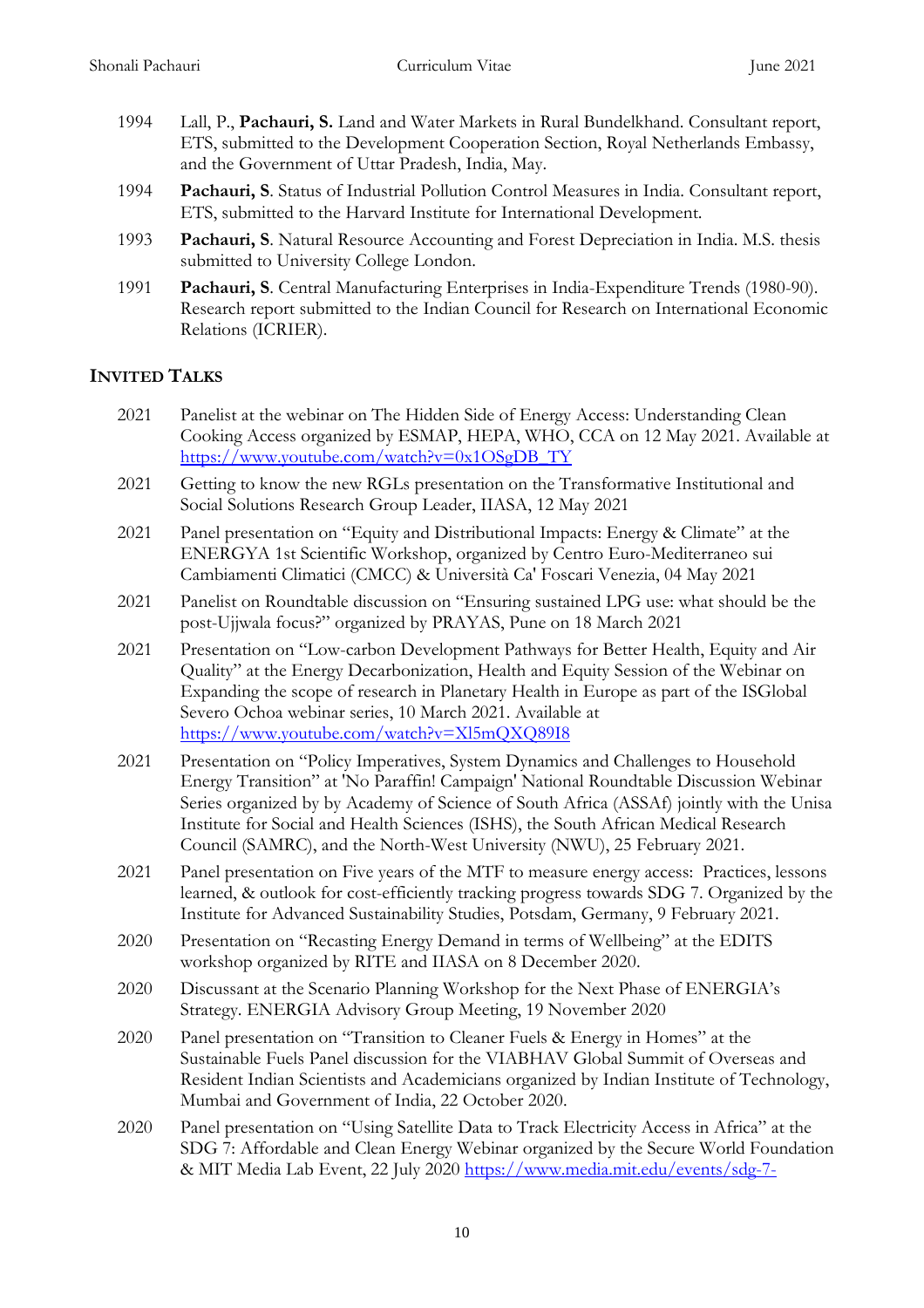[affordable-and-clean-energy/;](https://www.media.mit.edu/events/sdg-7-affordable-and-clean-energy/) available at https://www.youtube.com/watch?v=Dt1ZHNdEAvY

- 2020 Discussant on Energy demand reduction though unconventional means and influencing behavior, at the Sustainable Energy 2nd Consultation. IIASA-ISC Consultative Science Platform, 22 July 2020
- 2020 Discussant at the Next Phase of ENERGIA Research Strategy. ENERGIA Advisory Group Meeting, 22 April 2020
- 2020 Discussant at the London School of Hygiene and Tropical Medicine Visiting Committee meeting, London, United Kingdom, 11-12 March 2020
- 2020 Keynote Presentation: "Energiewende and Innovation" at the World Sustainable Development Forum (WSDF), Durango, Mexico, 5-7 March 2020. Available at <https://www.youtube.com/watch?v=MD6q1Q9EzfY>
- 2019 Presented: "Direct household energy access and demand" presented at the Joint IIASA-RITE International Workshop at IIASA, Austrian 11-13 Nov., 2019.
- 2019 Presented: " Energy poverty from a global perspective" at a Seminar on Policies and Measures to Combat Energy Poverty, organized by the Naturgy Foundation, Madrid, Spain, 04 Nov. 2019.
- 2019 Participated in the United Nations Economic and Social Council's Economic Commission for Europe - The 57th session of the Working Group on Strategies and Review under the Convention on Long-range Transboundary Air Pollution, Geneva, Switzerland, 21-24 May 2019.
- 2019 Presentation on "Insights on India's Energy & Climate Science and Policy Landscape" at the Beyond Europe FTI Internationalisierungs-Roundtable zum Fokusthema Indien, at BMBWF, Vienna, 27 March 2019.
- 2019 Attended the Wellcome Trust Workshop on Co-benefits of Climate Mitigation in London, UK, 04-08 March 2018.
- 2019 Attended a writing workshop to finalize the Gender and Energy Research Program Synthesis report in London, UK, 27 January -03 February 2019.
- 2018 Presentation on "Energy Policy Design Principles for Achieving Internationally Agreed Goals" at the Joint Policy Day for the Green-Win, Transrisk and CD-Links Projects in Brussels, Belgium, 07 November 2018.
- 2018 Attended the Annual meeting of the Gender and Energy Research Program and the Technical Advisory Group meeting in Kigali, Rwanda, 22-30 October 2018.
- 2018 Presentation on "The Role of Solid Biomass in Future Energy Systems: Considering Access to Clean Energy" at the Haze and biomass burning in Asia – a systems perspective to reveal opportunities with benefits for long-term transformations workshop at the Institut Teknologi Bandung (ITB), Bandung, Indonesia, 04-05 October, 2018.
- 2018 Presentation on "Measuring Multi-Dimensional Household Electricity Poverty: Implications for Global Tracking and National Planning" at the LCEDN conference in Loughborough, UK on 01 June 2018.
- 2018 Presentation on "CCAC Scientific Advisory Panel 2018 Annual Science Update" at the Climate and Clean Air Coalition Science Policy Dialogue, Toronto, Canada, 18 April 2018.
- 2018 Presentation on "Measuring Multi-Dimensional Electricity Poverty: Implications for Global Tracking and National Planning" at the Conference on Providing Reliable & Affordable Electricity in Countries with Energy Deficits, Bellagio, Italy, 27 February 2018.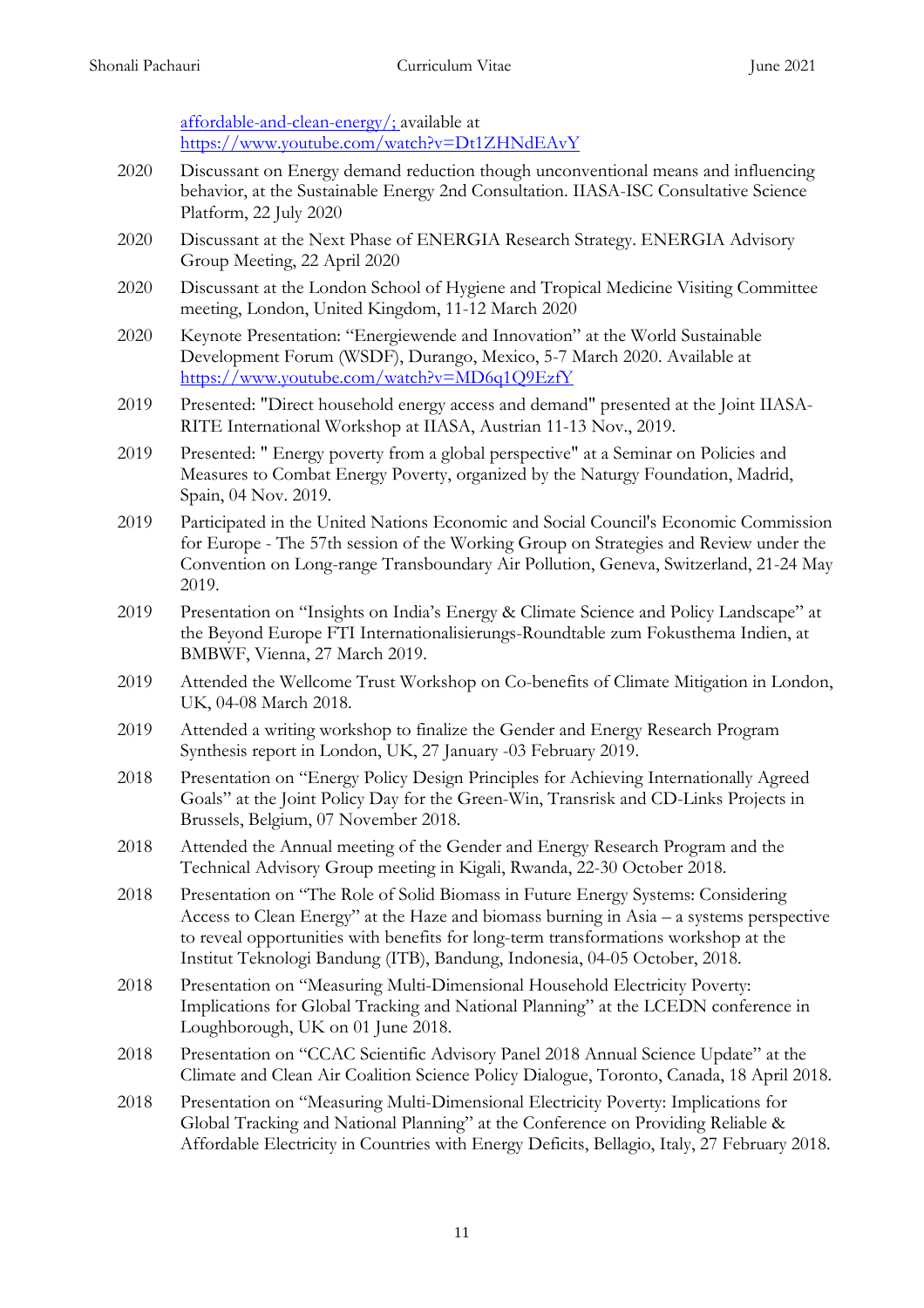- 2018 Presentation on "Achieving Universal Energy Access Goals in the SDG Era" at the Transformative infrastructures: Second energy vulnerabilities and pathways symposium, Manchester, UK, 1 February 2018.
- 2017 Presentation on 'Synergies and tradeoffs between modern energy access, clean air and climate mitigation goals' at the Korea-Austria Energy & Environment Forum, Vienna, Austria, 23 November 2017.
- 2017 Presentation on 'Sustainable Energy Access in Developing Countries' at the Energy Academy Europe, Groningen, the Netherlands, 17 November 2017.
- 2017 Presentation on 'Modern Energy Access: Synergies & Tradeoffs with Climate Mitigation and other SDGs' at the Sustainable Energy Solutions Program, Groningen, the Netherlands, 16 November 2017.
- 2017 Presentation on 'Research Update Energy Access, Climate and SDGs' at the Climate and Clean Air Coalition (CCAC) Science Advisory Panel (SAP) Meeting, Paris, France, 27 September 2017
- 2017 Presentation on 'Socioeconomic Heterogeneity in Model Applications (SCHEMA)' as part of Energy Group Internal Seminar, Laxenburg, Austria, 03 July 2017.
- 2017 Presentation for the Vienna Energy Forum 2017 side event on Global Research Initiatives in Support of the 2030 Development Agenda and the Paris Agreement. "SDG 7 Interactions with other SDGs: A Focus on Target 7.1 on Energy Access." Presented at Vienna, Austria on May 10, 2017.
- 2016 Presentation for the Center for Industrial Ecology Lunch Seminar series. "Energy Access & Climate Mitigation: Synergies & Tradeoffs." Presented at School of Forestry and Environmental Studies, Yale University, New Haven, USA on Nov. 11, 2016.
- 2016 Presentation for the Stanford Energy Seminar series. "Modern Energy Access: Synergies & Tradeoffs with Climate Mitigation and other SDGs." Presented at the Precourt Institute for Energy at Stanford University, Palo Alto, USA on May 09, 2016. Available at <https://www.youtube.com/watch?v=Gmn97nYPMI8>
- 2016 Plenary presentation at the Bali Clean Energy Forum 2016. "Universal Access to Modern Cooking Energy Services: Synergies with other SDGs." Presented in Bali, Indonesia on February 11, 2016.
- 2015 Invited talk at the Climate Works Foundation Annual Non-CO2 Summit. "Health & Climate Burden of Electricity Poverty." Presented in Ljubljana, Slovenia on June 16, 2015.
- 2015 Plenary session of the 2015 IAEE 38<sup>th</sup> Annual Conference. "Energy Access: Synergies with Other Developmental and Climate Goals." Presented in Antalya, Turkey on May 27, 2015.
- 2014 International Center for Climate Governance (ICCG)'s international lectures series. Presented "How Does Achieving a Universal Modern Energy Access Goal Affect the Attainment of Other SDGs?" in Venice, Italy, 15 September 2014.
- 2014 Workshop on Energy Poverty and Energy Access: Global Challenges and Goals. Presented "A Global Perspective on Energy Access" in Milan, Italy, 10-11 July 2014.
- 2014 2014 Gordon Research Conference on Industrial Ecology: Transforming the Industrial Metabolism. Keynote speech on "Universal Modern Energy Access: Potential Synergies and Tradeoffs with Other Sustainable Development Goals" in Lucca, Italy, 1-6 June 2014.
- 2014 Clean Cooking Conference convened in partnership by the World Health Organisation, the Global Alliance for Clean Cookstoves and the UK Department for International Development. Presented "Climate & Emissions Impacts of Household Solid Fuel Cooking" in London, UK on 01 May 2014.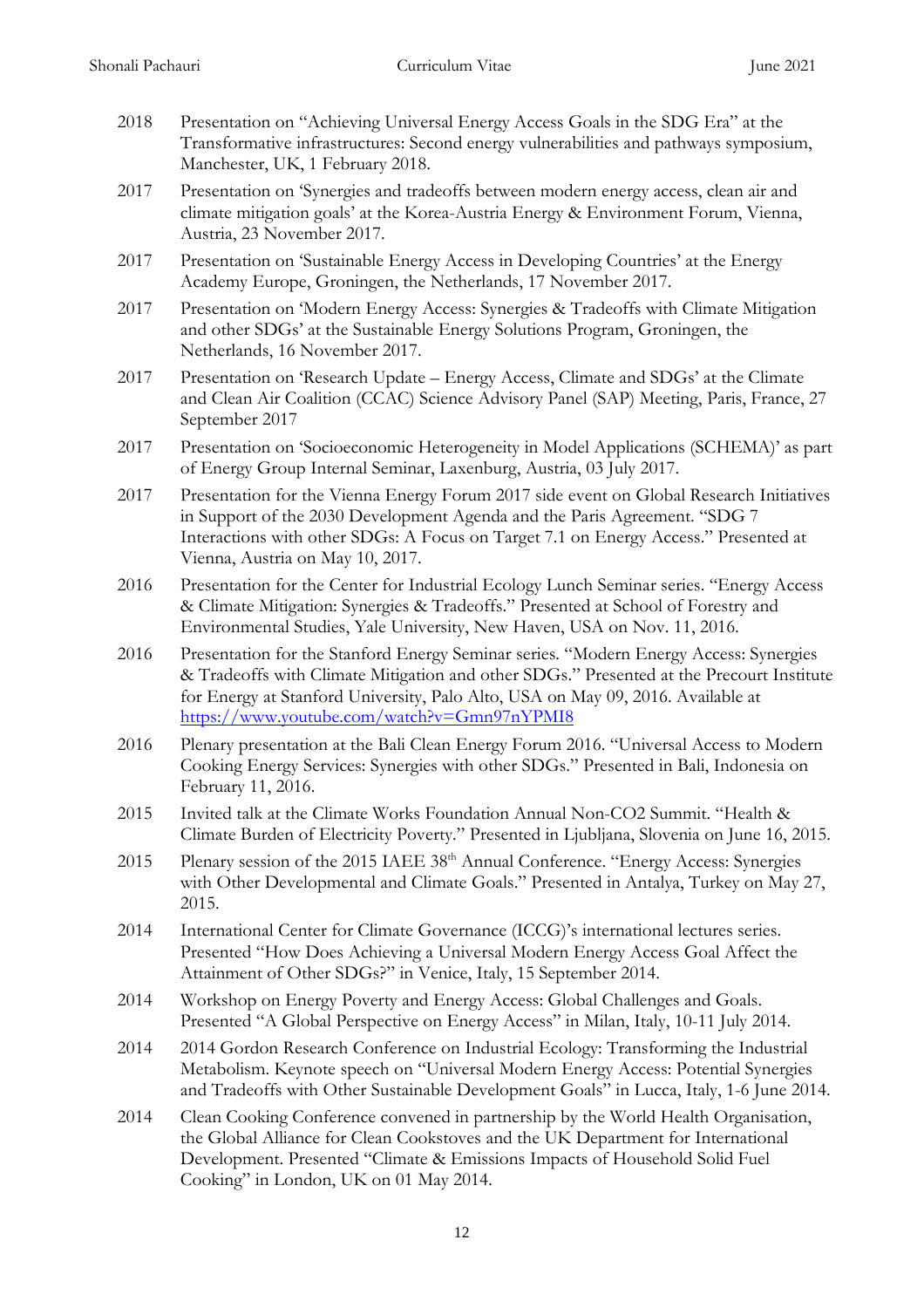| 2014          | Expert Workshop on Energy Access and Climate Mitigation: Synergies and Trade-offs.<br>Presented "Universal Modern Energy Access: Potential Synergies and Trade-offs with<br>other Climate, Pollution and Energy Goals" in Nairobi, Kenya on 10 April 2014. |
|---------------|------------------------------------------------------------------------------------------------------------------------------------------------------------------------------------------------------------------------------------------------------------|
| 2013          | Energy Access & the Nexus with Water and Food. Panel discussant on "Energy Access,<br>Human Rights and Equity" at session 1 of the conference in Milan, Italy on 04 December<br>2013.                                                                      |
| 2013          | Bonn Cooking Energy Forum. Presented on "Cooking Energy and the SE4All Agenda",<br>in Bonn, Germany on 28 June 2013.                                                                                                                                       |
| 2013          | Vienna Energy Forum 2013. "Universal Energy Access: From Minimum Needs to Decent<br>Living". Presentation with Narasimha Rao in Vienna, Austria on 29 May 2013.                                                                                            |
| 2013          | West Coast Launch of the GEA. "How to Achieve Universal Modern Energy Access by<br>2030?" Presentation with Hisham Zerriffi at Stanford University, USA on 21 May 2013.                                                                                    |
| 2013          | Clean Energy Ministerial Meeting. "GEA Scenarios for Universal Modern Energy<br>Access". Presented at the GEA side event in New Delhi, India on 18 April 2013.                                                                                             |
| 2013          | Global Alliance for Clean Cookstoves (GACC) Biennial meeting. "Household Energy<br>Access: Achievements and Challenges". Presented in Phnom Penh, Cambodia on 20<br>March 2013.                                                                            |
| 2012          | GEA launch event. "GEA Scenarios for Universal Modern Energy Access". Presented in<br>Oslo, Norway on 03 December 2012.                                                                                                                                    |
| 2012          | Lecture series jointly organized by the Austrian Energy Agency and the Austrian<br>Development Agency in Vienna. Panel discussant on "Sustainable Energy for All - But<br>for whom first?" in Vienna on 29 November 2012.                                  |
| 2012          | FNF Colloquium Energy: Friend or Foe? "Energy for Development in a Changing<br>Climate" Presented in Potsdam, Germany on 18 September 2012.                                                                                                                |
| 2012          | Plenary session of the IAEE Annual International European Conference. "Energy Access:<br>An Assessment and Outlook till 2030" Presented in Venice, Italy on 11 September 2012                                                                              |
| 2012          | Plenary session of the 2012 International Energy Workshop (IEW) conference. "Universal<br>Modern Energy Access: Challenges and Outlook". Presented in Cape Town, South Africa,<br>19-21 June 2012.                                                         |
| 2012          | "Energy Access: An Assessment and Outlook till 2030". Presented at the IIASA-UNIDO<br>regional workshop on Global Energy Transformation Pathways and Policy Tools,<br>Yerevan, Armenia, 29 June 2012.                                                      |
| 2012          | Workshop on Energy Poverty organized by the International Energy Agency (IEA)<br>"Energy Access Data and its Limitations". Presented in Paris, France, 25 May 2012.                                                                                        |
| 2012          | "Energy Access: An Assessment and Outlook till 2030". Presented at the IIASA-TERI-<br>UNIDO regional workshop on Global Energy Transformation Pathways and Policy<br>Tools, New Delhi, India, 08 May 2012.                                                 |
| 2012          | Workshop on Energy Poverty organized by FEEM "What will it take to achieve universal<br>household access to electricity and clean cooking by 2030"? Presented in Venice, Italy, 12-<br>14 March 2012.                                                      |
| $\bigcap$ 1.0 | 1 JEE - OEID-C                                                                                                                                                                                                                                             |

2012 2nd IEF - OFID Symposium on Energy Poverty: Global initiatives and regional cooperation to eradicate energy poverty. "Promoting Universal Energy Access: Achievements & Challenges". Presented at the, OFID Headquarters, Vienna, Austria, 15- 16 November 2011.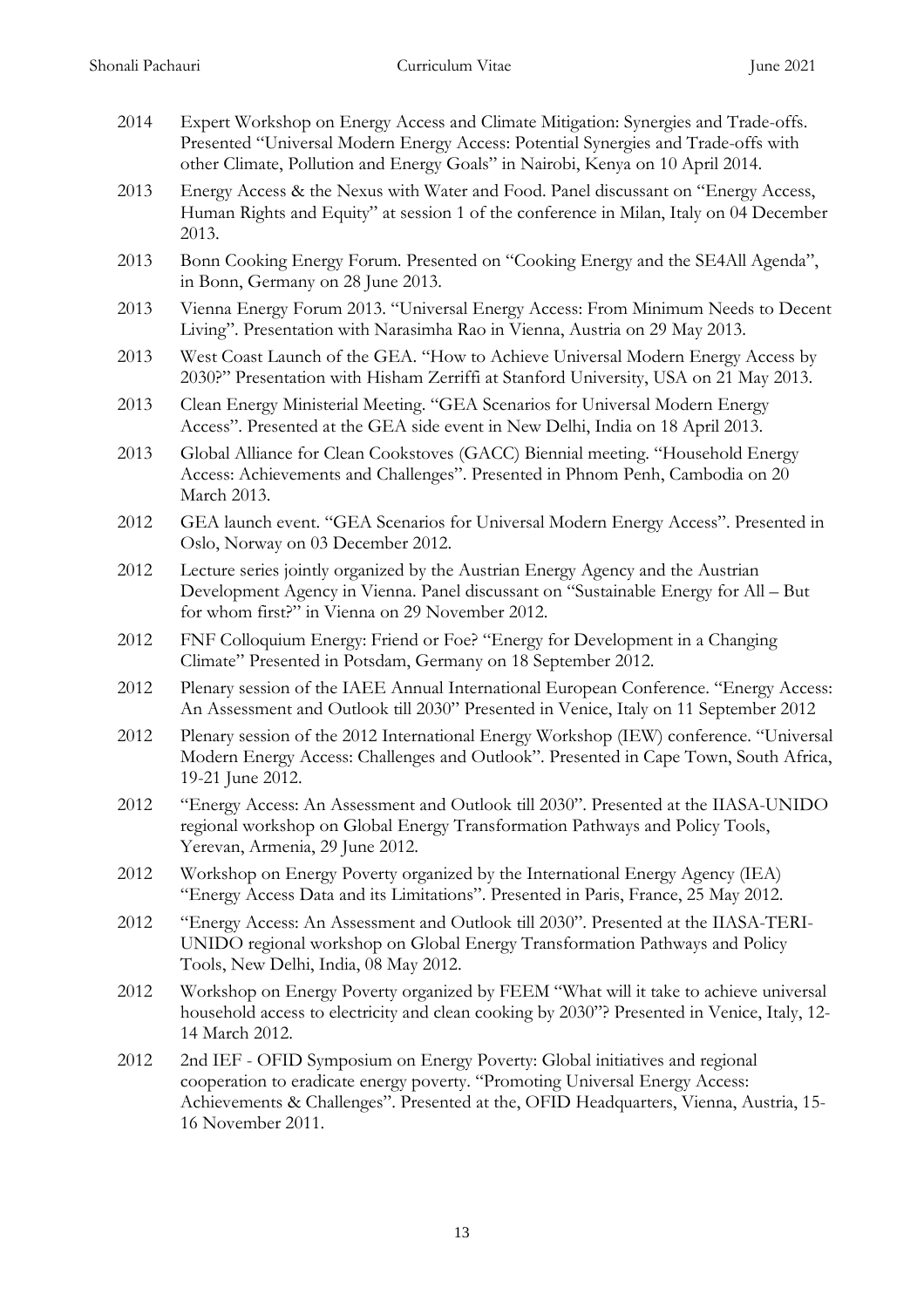- 2011 Delhi Ministerial Dialogue on 'Green Economy and Inclusive Growth'. "Promoting Universal Energy Access: Achievements & Challenges". Presented at the', Hotel Ashok, Convention Hall, Diplomatic Enclave, New Delhi, October 2011.
- 2011 GEA Stakeholder's Consultation, Global Environment Facility (GEF). "Household Access to Electricity and Clean Cooking". Presented in Washington, D.C., USA, 23-25 January 2011.
- 2010 Delhi International Renewable Energy Conference (DIREC) 2010. "Renewable Energy and Household Energy Access in India." Presented at the Plenary on "Renewable Energy in India" in Noida, India, October 28, 2010.
- 2010 European Population Conference 2010. "Europe's Population and Climate Change." Presented at the Opening Plenary in Vienna, Austria, September 1, 2010.
- 2010 Lunch Seminar in Energy, Environmental and Resource Economics. "A New Approach to Analyzing Non-Monetary Drivers of Household Fuel Choices among the Poor in Developing Countries." Presented at the, CEPE, Swiss Federal Institute of Technology Zurich (ETHZ), Zurich. May 21, 2010.
- 2009 International Workshop on Energy Security Concepts and Indicators for Asia "Energy Security from the Perspective of Households: Access and Poverty Dimensions." Presented at the Lee Kuan Yew School of Public Policy, National University of Singapore, Singapore. November 16, 2009.
- 2009 Scientific Forum of the International Atomic Energy Agency (IAEA), 2009. "Demography, Migration and Energy Demand." Presented in Vienna. September 15, 2009.
- 2009 joint conference on Competing Claims on Energy organized by the Energy Science Centre and North-South Centre of the Swiss Federal Institute of Technology Zurich (ETHZ) "Energy and Poverty - Implications of Depending on Traditional Bioenergy Technologies." Presented in Zurich. September 10, 2009.
- 2009 African Regional Workshop "Enhancing Energy Access in Rural and Peri-Urban Settlements: Knowledge-Based Policy Engagement. "Barriers to Enhancing Energy Access for Households in India and China." Presented at the Energy Research Centre (ERC) of the University of Cape Town (UCT), Cape Town, South Africa. May 26, 2009.
- 2009 World Bank Energy Week "Rural Energy" Presented at the World Bank, Washington D.C. April 1, 2009.
- 2008 Institute of Social Ecology (IFF). "Socio-Economic and Demographic Dimensions of Energy Access and Use in Developing Countries". Presented in Vienna. May 21, 2008.
- 2007 International Energy Agency (IEA). "Demographic and Socio-Economic Dimensions of Energy Transitions in India and China" Presented in Paris, France. March 30, 2007.
- 2007 The 30th IAEE International Conference. "Energy Poverty and the Development Process" Presented at the Plenary on Energy, Poverty and Sustainable Development in Wellington, New Zealand. 20 February 2007.
- 2006 Workshop for an Agenda for Social Science Research Related to Long-term Energy Options (ASRELEO). "Energy, Well being and Development" presentation made in Zurich, Switzerland, October 5-6, 2006.
- 2006 IIASA Energy Day. "Linkages between Demographics, Development and Energy (a bottom-up view)". Presented in Laxenburg, Austria, June 12, 2006.
- 2005 International Institute of Applied Systems Analysis (IIASA). "Energy Use, Energy Access and Energy Poverty in India." Presentation made in Laxenburg, Austria, March 2005.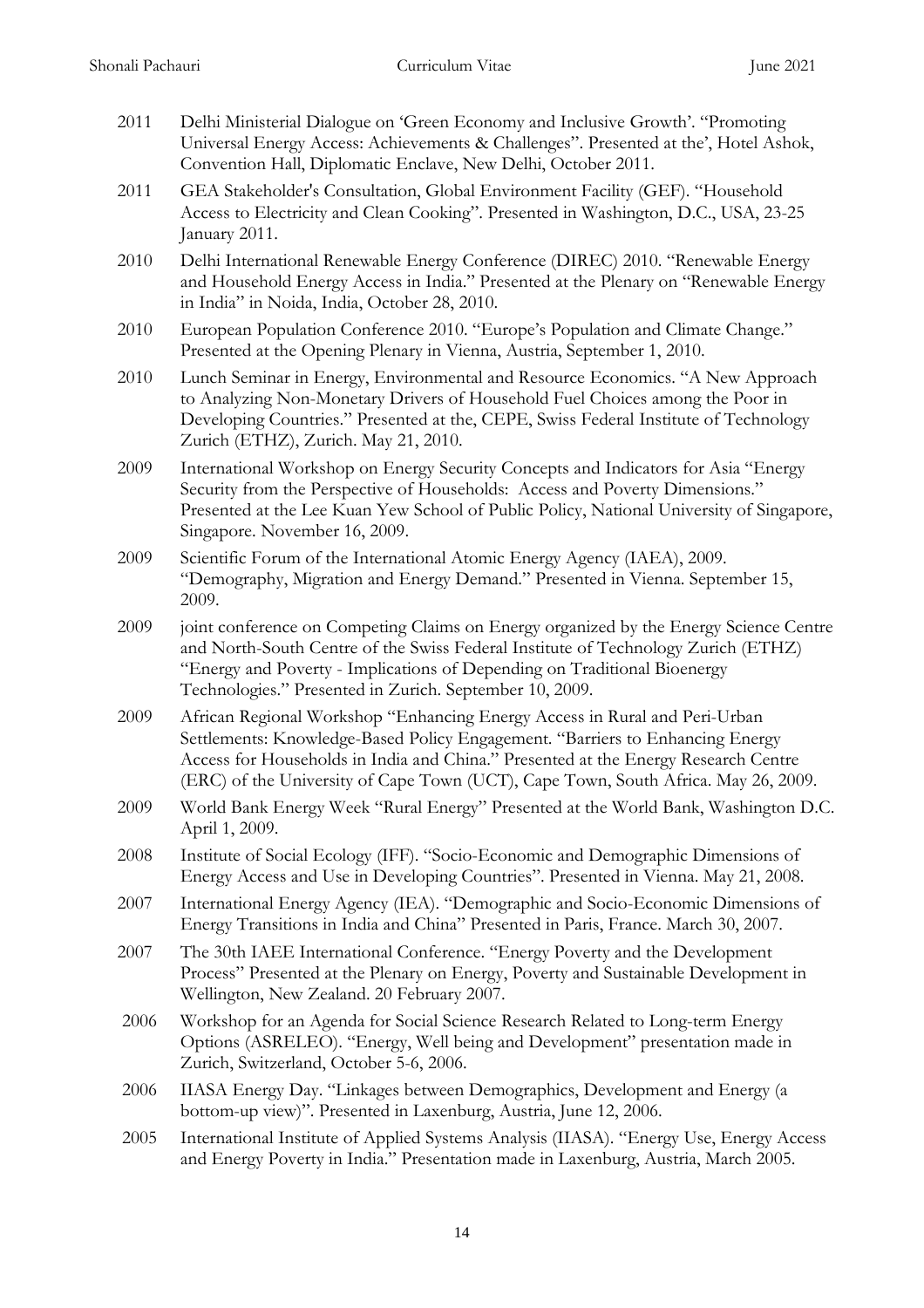2003 Colloquium on Energy Economics. "Indian Household Energy Use and Energy Access in Relation to Poverty." Presented at the Centre for Energy Policy and Economics, Swiss Federal Institute of Technology, Zurich (Switzerland), October 2003.

# **CONFERENCE ACTIVITY**

- 2021 Plenary presentation on "Universal Basic Energy Supply: Do We Need It & How Do We Set It? MES Conference 2021 - Decentralized Electrification, Network Interconnection and Local Power Markets, virtually on 03 March 2021. Recording at <https://www.youtube.com/watch?v=Vl1LOi21zO8>
- 2020 Global scenarios of household appliance ownership and energy demand. Presented at Thirteenth *Annual Meeting of the Integrated Assessment Modeling Consortium* (IAMC). Virtually, 2 December 2020.
- 2020 Participated as Lead Author in Chapter 2 Emissions trends and drivers. in the AR6 WG III Third Lead Author e-Meeting of the Intergovernmental Panel on Climate Change (IPCC), 15-19 April 2020
- 2019 Phasing out Solid Biomass Cooking in the Global South: Exploring the Pace and Impacts under the SSPs. Presented at the Scenarios Forum, Denver, 10-12 March 2019.
- 2018 Income Growth & Household Electricity Demand: Implications of Heterogeneous Elasticities. Presented at the *Beijing Energy Conference 2018* in Beijing, China, 13 September 2018.
- 2014 Universal Modern Energy Access: Potential Synergies and Tradeoffs with Other Sustainable Development Goals. Presented at the *2014 Gordon Research Conference on Industrial Ecology: Transforming the Industrial Metabolism*. in Lucca, Italy, 1-6 June 2014.
- 2013 Household Access to Modern Energy & Energy Needs for Decent Living. Presented at the Dialogue Forum on *Low Carbon Development and Poverty Reduction* in New Delhi, India on 22 February 2013.
- 2012 Deprivations and Inequalities in Multiple Dimensions: Electricity Access for Improving Human Well-being. Presented at the *40th Anniversary IIASA Conference* in Vienna, Austria on 25 October 2012.
- 2011 Energy Access in the Developing World: Present State and Efforts to Improve It. Presented at the *Smart Energy Strategies Conference 2011*, Swiss Federal Institute of Technology Zurich (ETH Zurich), Zurich, Switzerland, 20-25 September 2011.
- 2010 Issues with Defining, Measuring and Monitoring Energy Poverty for the Rural Poor. Presented at the *International Boserup Centennial Conference* "Long-term trajectories in population, gender relations, land use, and the environment" in Vienna, Austria on November 15, 2010.
- 2010 Estimating the Inconvenience Costs of Traditional Fuels to Assess Non-monetary Drivers of Household Fuel Choices in Developing Countries. Presented at the *2010 IAEE Annual Conference* in Rio, Brazil on June 7, 2010.
- 2009 Future Scenarios for Improving Access to Modern Energy Services in Indian Households. Presented at the *10th European Conference of the International Association for Energy Economics (IAEE)* in Vienna on September 08, 2009.
- 2009 Urbanization and Household Energy Choices in Developing Countries. Presented at the *7th Open Meeting of the International Human Dimensions of Global Environmental Change, (IHDP)* "Social Challenges of Global Change," in Bonn, Germany on April 27, 2009.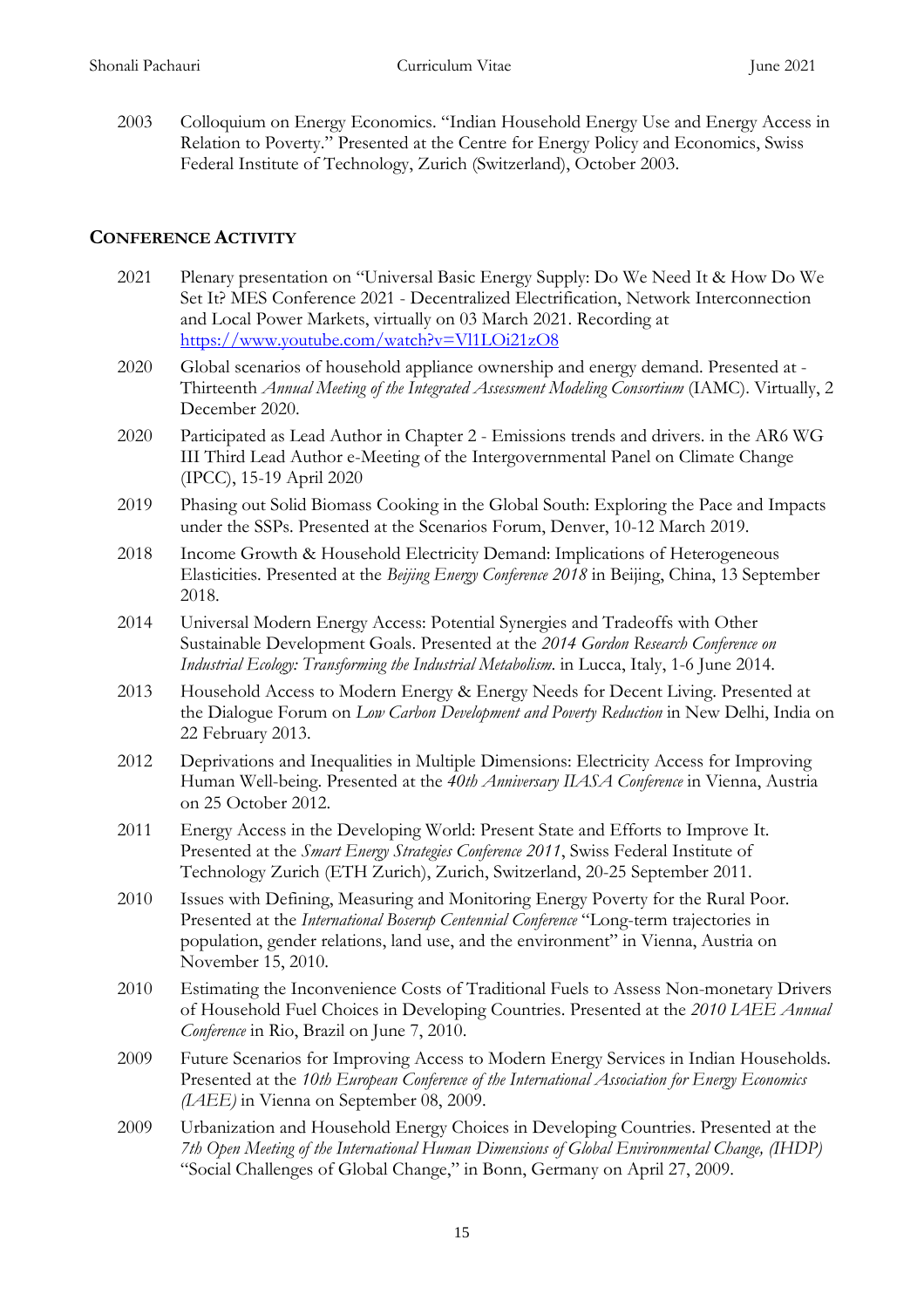- 2008 Report of the pre-conference workshop on "Energy and Poverty: Clean Cooking Fuels". Presented at the plenary session of the *31st IAEE International Conference* in Istanbul, Turkey on June 19, 2008.
- 2007 Energy balancing and an energy analysis of Indian input-output accounts: Assessing sectoral energy intensities over two decades. Presented at the *Conference on Input-Output Analysis for Indian and the World Economy* in TERI, New Delhi, India on Dec. 17-21, 2007.
- 2006 Regional Disparities in Energy Use and Access across Households in India. Presented at the *26th USAEE/IAEE Annual North American Conference* in Ann Arbor, Michigan, USA on September 24-27, 2006.
- 2006 The Adverse Health Implications of Fuelwood Consumption among Indian Householders. Presented at the *29th International IAEE Conference* 2006 in Potsdam, Germany on June 6-10, 2006.
- 2005 Energy Poverty and Development. Presented at the Plenary Session of the *annual 2005 conference of the International Association of Energy Economics* in Taipei, Taiwan on June 2005.
- 2005 Fuel Choices in Urban Indian Households. Presented at the *Annual Conference of the Swiss Society of Economics and Statistics* (SSES) in Zurich (Switzerland) on March 2005.
- 2004 Energy Transitions, Energy Poverty and Distribution in Urban Delhi Households. Poster Presentation at the *International Conference on Sustainability and Urban Growth in Developing Countries* in Monte Varita (Switzerland) on 31 October - 3 November 2004.
- 2004 A Novel Way of Representing the Distribution of Energy Consumption The Case of Indian Households. Poster Presentation at the *European Conference of the International Association of Energy Economics* in Zurich (Switzerland) on September 2004
- 2002 Elasticities of Electricity Demand in Urban Indian Households. Poster paper presentation at the *annual conference of the International Association of Energy Economics*, in Aberdeen, UK on June 2002.
- 2001 An Empirical Analysis of Cross-Sectional Variations in Total Household Energy Requirements in India. Presented at the *annual research conference on applied energy economics and policy of the Swiss Association for Energy Economics* in Zurich on October 2001.

# **CAMPUS OR DEPARTMENTAL TALKS**

- 2019 Summer School, Presentation for the EPFL Energy Doctoral School NRG 2019: Energy Systems: managing the transition to renewables. "Economics of Renewable Energy & Energy Efficiency", in Champéry, Switzerland, 10th June 2019.
- 2016 Fall Semester, Presentation for the Center for Industrial Ecology Lunch Seminar series. "Energy Access & Climate Mitigation: Synergies & Tradeoffs." Presented at School of Forestry and Environmental Studies, Yale University, New Haven, USA on Nov. 11, 2016
- 2016 Spring Semester, Presentation for the Stanford Energy Seminar series. "Modern Energy Access: Synergies & Tradeoffs with Climate Mitigation and other SDGs." Presented at the Precourt Institute for Energy at Stanford University, Palo Alto, USA on May 09, 2016.
- 2013 Fall Semester 2013, Lecture on "Energy, Climate Change, and Poverty, to M.Sc. students of "Socio-Ecological Economics and Policy" (SEEP) at the Wirtschafts University (WU), Vienna
- 2010 Fall Semester 2010, Guest lecturer at Yale School of Forestry and Environmental Studies, Yale University; and Columbia University (graduate classes).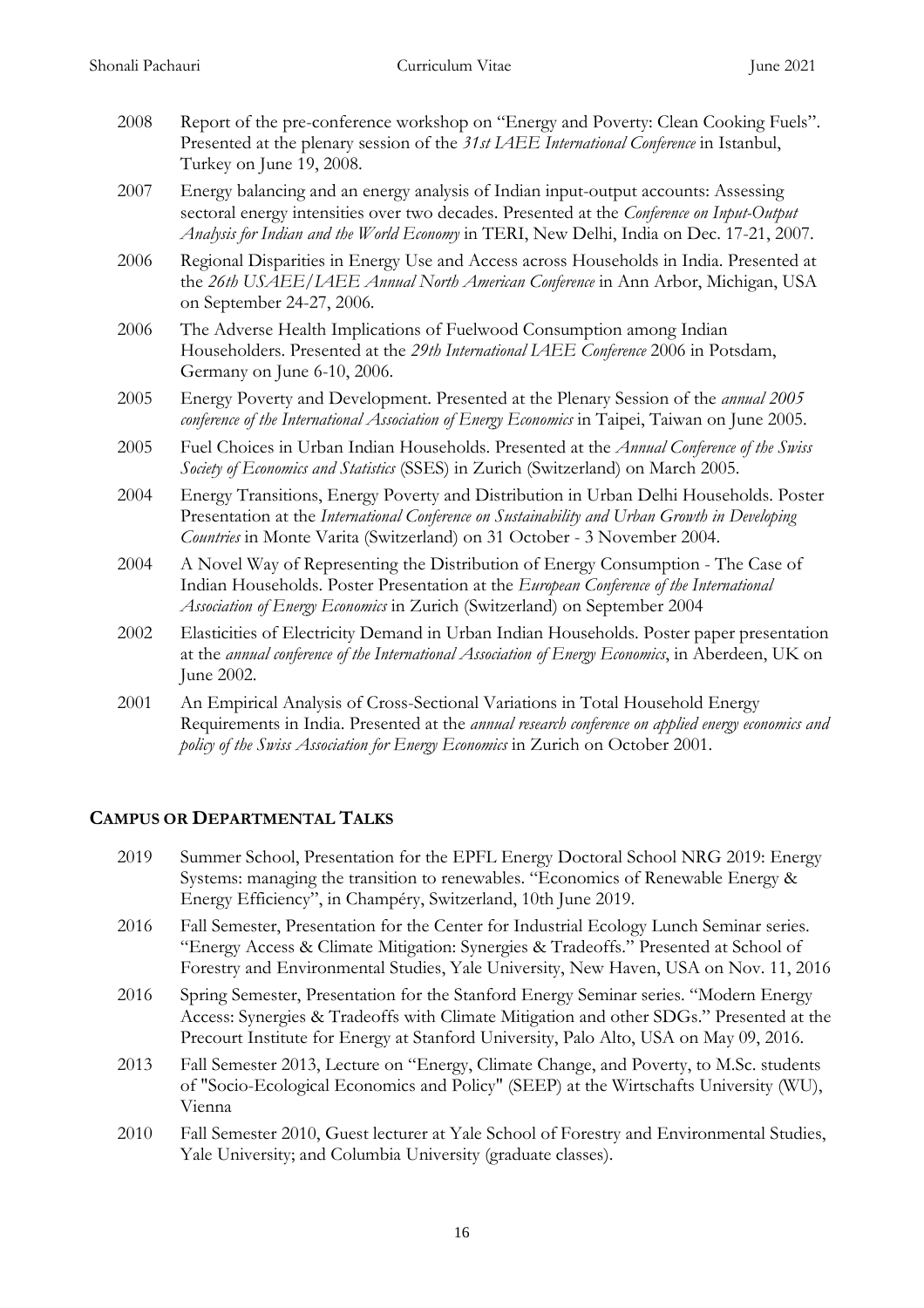- 2005 Summer Semester 2005 Energy and Development (Lecture to students of the degree in Master of Advanced Studies in Water Resources Management and Engineering at EPFL).
- 2004 Summer Semester 2004 Energy and Development; Agriculture and Energy Use; Hydropower Development in India (Lectures delivered as part of the course entitled "Technology, Energy and Environment" at ETHZ).
- 2003 Summer Semester 2003 Energy and Development; Agriculture and Energy Use (Lectures delivered as part of the course entitled "Technology, Energy and Environment" at ETHZ).
- 2002 Summer Semester 2002 Energy and Development; Agriculture and Energy Use; (Lectures delivered as part of the course entitled "Technology, Energy and Environment" at ETHZ).

# **SELECTED PROFESSIONAL AND REVIEW ACTIVITIES**

#### **Journal Reviews**

*Applied Energy; Building Research & Information; Climate and Development; Climatic Change; Economic Modeling; Economics of Energy & Environmental Policy; Energy; Energy & Buildings; Energy Research & Social Science; Energy for Sustainable Development; Energy Economics; Energy Policy; Energy Strategy Reviews; Environment and Development Economics; Environmental Research Letters; Global Environmental Change; Global Challenges; International Journal of Energy Sector Management; Journal of Economic and Financial Sciences; Journal of Industrial Ecology; Nature Climate Change; Nature Energy; Nature Communications; Nature Sustainability; Resources; Sustainability; Proceedings of the National Academies of Sciences; Urban Studies; Wiley Interdisciplinary Reviews: Energy and Environment, World Development*

# **Member of Ph.D. Committees**

Indira Gandhi Institute of Development Research (IGIDR), India Technische Universität Berlin (TU), Germany Università Cattolica del Sacro Cuore – Milano, Italy KTH Royal Institute of Technology, Stockholm, Sweden

# **Grant Reviews**

Starters Grants of the European Research Council (ERC); Swiss National Science Foundation (SNSF); Social Sciences and Humanities Research Council of Canada (SSHRC); South African National Science Foundation (SA-NSF); South Asian Network for Development and Environmental Economics (SANDEE)

# **Editorships**

Member of the editorial board for the journal *Economics of Energy & Environmental Policy* Member of editorial advisory board for the journal *Environmental Research Letters* Member of the editorial advisory board for the journal *Current Research in Environmental Sustainability*

Review Editor in *Frontiers in Environmental Science* - Environmental Economics and Management Member of the editorial board for the journal *Renewable and Sustainable Energy Transition*. Member of the editorial board for the journal *Global Environmental Change*.